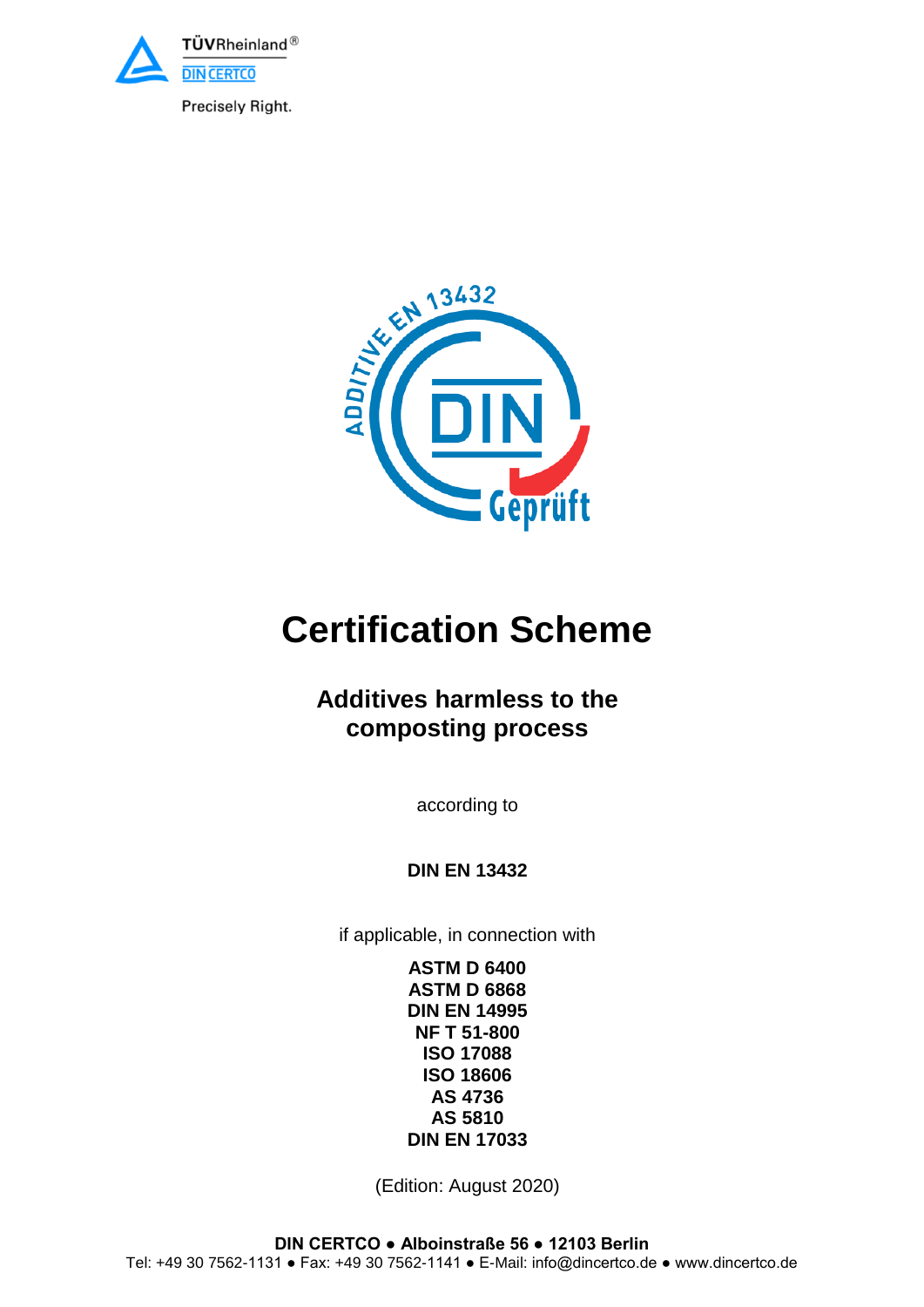# **Foreword**

DIN CERTCO was founded in 1972 by DIN the German Institute of Standardization e.g. for the awarding of DIN marks and offers the certification of products and persons, services and enterprises on the basis of the DIN Standards and similar specifications.

In order to proof our impartiality, independency and competence, we are voluntary accredited according to DIN EN ISO/IEC 17065. For the satisfaction and trust of our clients, we have furthermore a certified quality management system according to DIN EN ISO 9001.

This certification scheme is based on DIN EN 13432 if applicable in connection with ASTM D 6400, ASTM D 6868, DIN EN 14995, NF T 51-800, ISO 17088, ISO 18606, AS 4736 and/or AS 5810 standards. It gives manufacturers of additives that are suitable for composting the opportunity to have their products certified by an independent third party. The certification process for products made of compostable materials can be simplified and speeded up through the use of additives that have been certified by DIN CERTCO.

In conjunction with the General Terms and Conditions of TÜV Rheinland DIN CERTCO GmbH and the Testing-, Registration- and Certification Regulations of DIN CERTCO, this certification scheme forms the basis for suppliers between biodegradable and nonbiodegradable additives to mark their products with the Certification Mark "DIN-Geprüft". You demonstrate that your additives fulfil the requirements on additives of DIN EN 13432 and, if applicable, additionally the requirements of ASTM D 6400, ASTM D 6868, DIN EN 14995, NF T 51-800, ISO 17088, ISO 18606, AS 4736, AS 5810 or rather DIN EN 17033 standards in accordance with a specified maximum usable amount.

The Certification Mark "DIN-Geprüft" creates consumer confidence, in the way that an independent, neutral and competent body has carefully examined and assessed the product on the basis of the test criteria. Third-party monitoring further ensures that the quality of the product is maintained also during the on-going production process. In this way, the customer receives an added value, which he can take into consideration in deciding on his purchase.

Additives shall receive the Certification Mark "DIN-Geprüft" on meeting the requirements listed under section [3](#page-5-0) according to the procedure described in this certification scheme.

All certificate holders can be viewed on the daily up-dated homepage of DIN CERTCO [\(www.dincertco.tuv.com\)](https://www.dincertco.tuv.com/search?locale=de&q=).

# **Amendments**

This certification scheme differs from the certification scheme "Additives which are harmless to the composting process according to DIN EN 13432" (2018-03) as follows:

a) Addition of DIN EN 17033

b) .Adding IR spectra for master-/colorbatches for initial testing and verification testing Editorial change

Certificates based on the former revision of the certification scheme will remain valid and will be changed as part of the next renewal.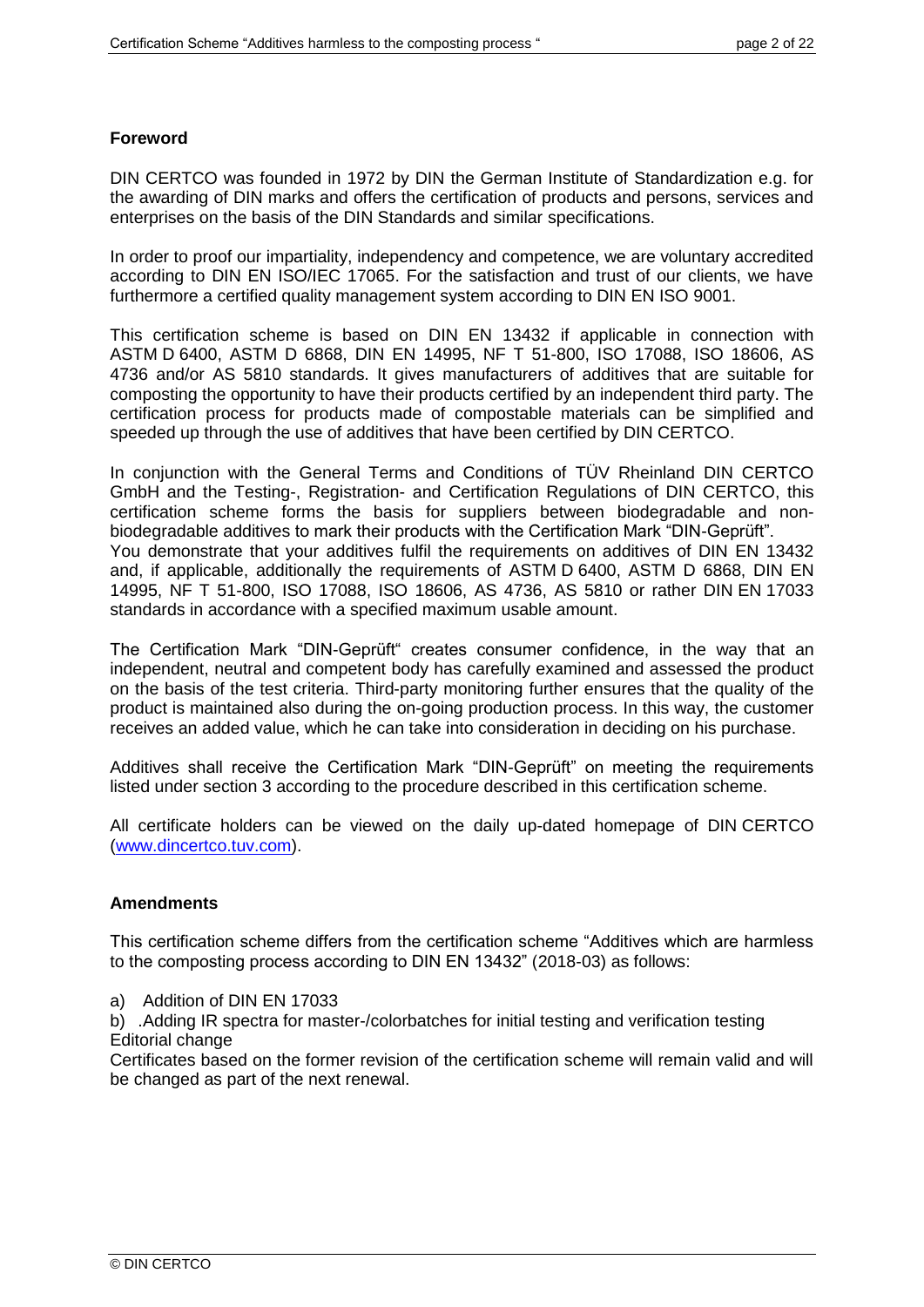# **Previous Editions**

Certification scheme "Additives harmless to the composting process" according to DIN EN 13432 (2018-03)

Certification scheme "Additives harmless to the composting process" according to DIN EN 13432 (2016-04)

Certification scheme "Additives harmless to the composting process" according to DIN EN 13432 (2015-03)

Certification scheme "Additives which are harmless for the composting process according to DIN EN 13432" (2013-10)

Certification scheme "Additives which are harmless for the composting process according to DIN EN 13432" (2012-09)

Certification scheme "Additives which are harmless for the composting process according to DIN EN 13432" (2011-08)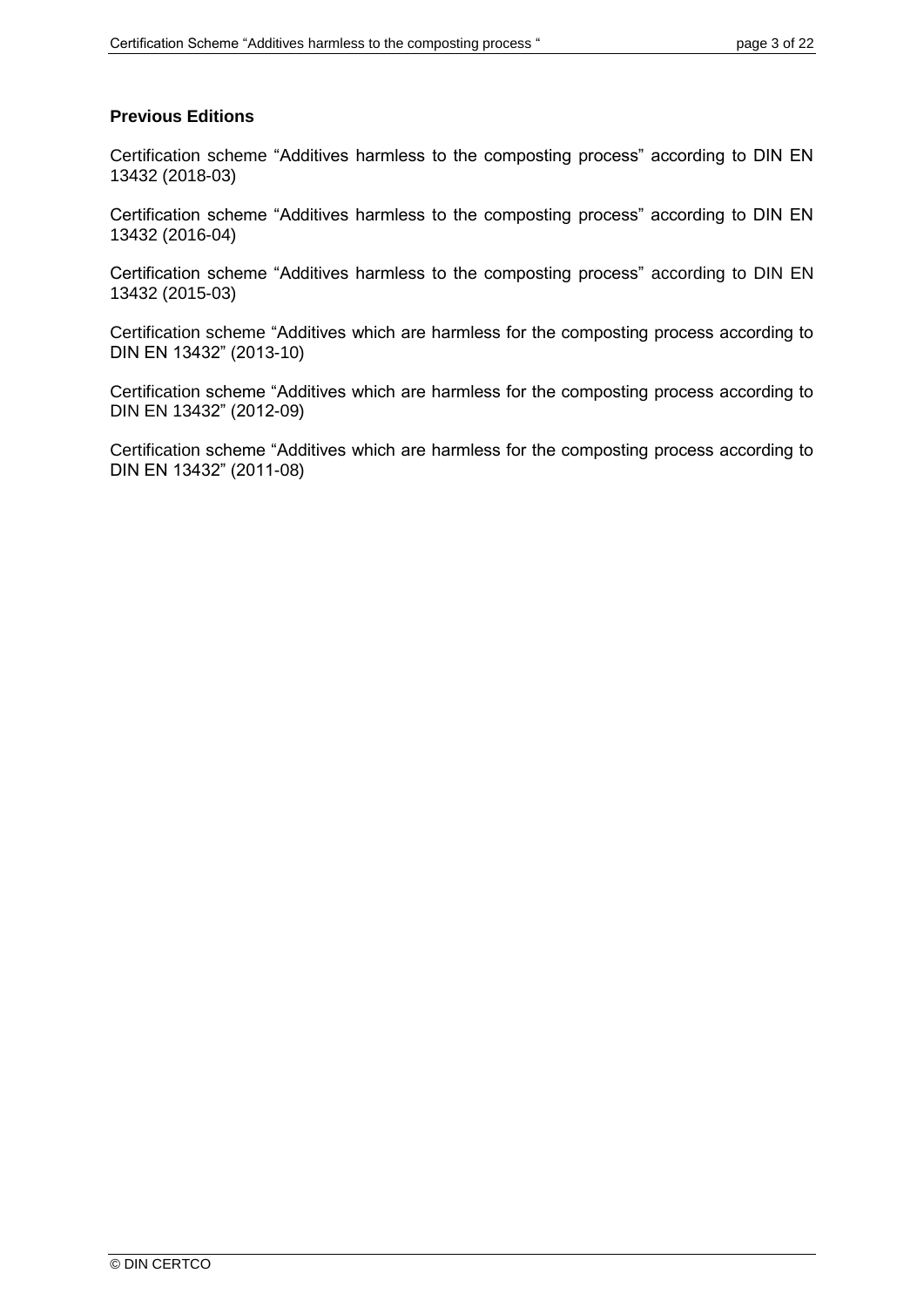# **CONTENTS**

| 1               |     |                |  |  |  |  |  |
|-----------------|-----|----------------|--|--|--|--|--|
| $\mathbf{2}$    |     |                |  |  |  |  |  |
| 3               |     |                |  |  |  |  |  |
|                 | 3.1 |                |  |  |  |  |  |
|                 |     | 3.1.1          |  |  |  |  |  |
|                 |     | 3.1.2          |  |  |  |  |  |
|                 | 3.2 |                |  |  |  |  |  |
|                 |     | 3.2.1          |  |  |  |  |  |
|                 |     | 3.2.2          |  |  |  |  |  |
|                 |     | 3.2.3          |  |  |  |  |  |
| 4               |     |                |  |  |  |  |  |
|                 | 4.1 |                |  |  |  |  |  |
|                 | 4.2 |                |  |  |  |  |  |
|                 |     | 4.2.1          |  |  |  |  |  |
|                 |     | 4.2.2          |  |  |  |  |  |
|                 |     | 4.2.3<br>4.2.4 |  |  |  |  |  |
|                 | 4.3 |                |  |  |  |  |  |
|                 | 4.4 |                |  |  |  |  |  |
|                 |     |                |  |  |  |  |  |
|                 | 4.5 |                |  |  |  |  |  |
| 5               |     |                |  |  |  |  |  |
|                 | 5.1 |                |  |  |  |  |  |
|                 | 5.2 |                |  |  |  |  |  |
|                 | 5.3 |                |  |  |  |  |  |
| 5.4             |     |                |  |  |  |  |  |
|                 |     |                |  |  |  |  |  |
|                 |     |                |  |  |  |  |  |
|                 |     |                |  |  |  |  |  |
|                 | 5.8 |                |  |  |  |  |  |
|                 | 5.9 |                |  |  |  |  |  |
|                 |     | 5.9.1          |  |  |  |  |  |
|                 |     | 5.9.2          |  |  |  |  |  |
|                 |     |                |  |  |  |  |  |
| 6               |     |                |  |  |  |  |  |
| <b>Annexe A</b> |     |                |  |  |  |  |  |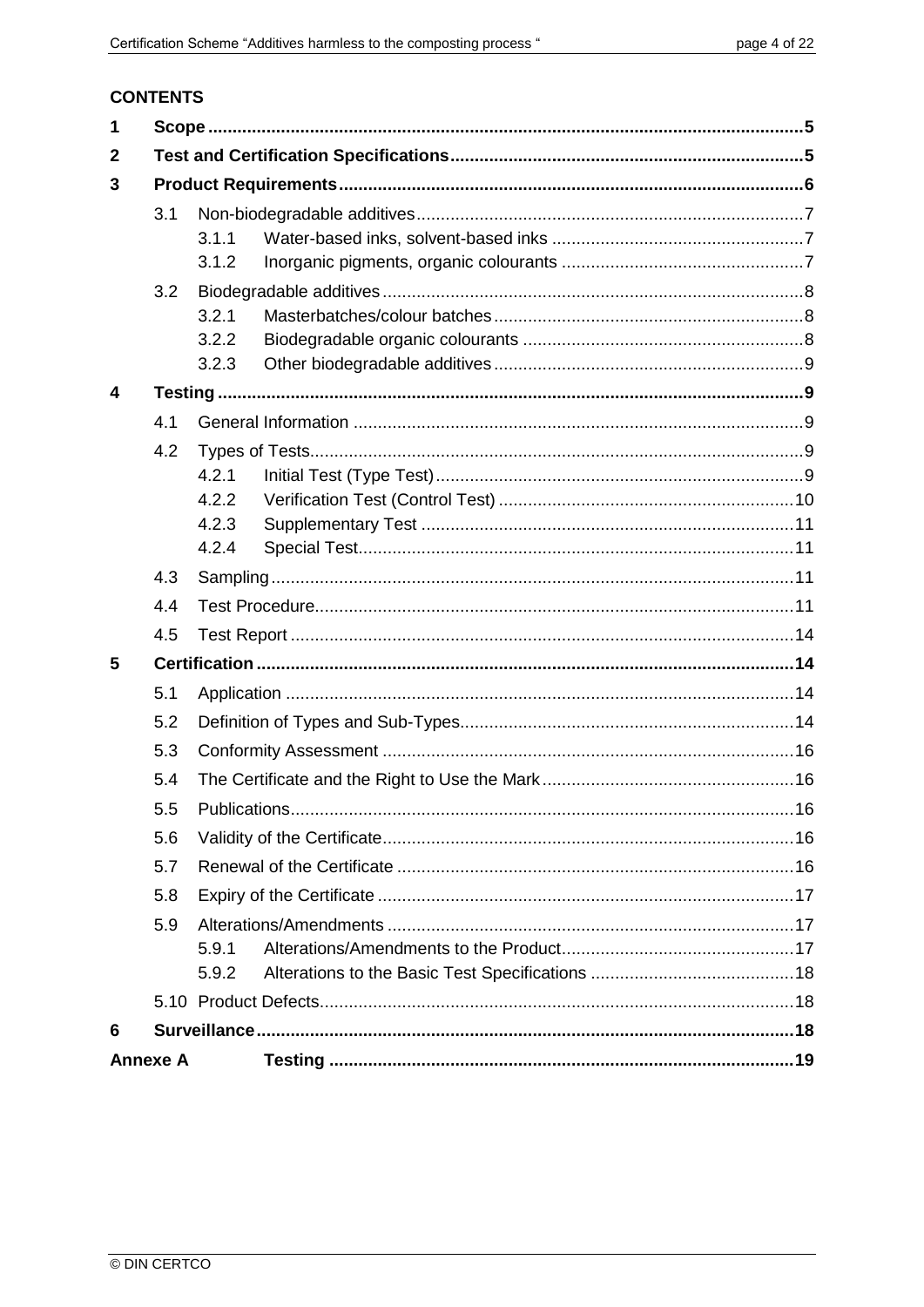# <span id="page-4-0"></span>**1 Scope**

This certification scheme is applicable for additives used in the manufacture of products made of compostable materials that have been proven harmless to the composting process, according to DIN EN 13432 and contains, in conjunction with the basic documents mentioned below, all of the requirements for awarding the Certification Mark "DIN-Geprüft".

The current version of the certification scheme applies to the following additive categories:

- 1. Non-biodegradable additives that may be used as product components in accordance with the requirements of DIN EN 13432 and must not exceed 1 % of mass (dry weight) each and 5 % of mass (dry weight) in total of the end product:
	- Water-based inks
	- Solvent-based inks
	- Inorganic pigments
	- ─ Organic colourants
- 2. Biodegradable additives whose biodegradability has been proven separately:
	- Masterbatches based on biodegradable materials
	- Biodegradable additives
	- Biodegradable organic colourants

This certification scheme does not cover additives that catalyse the degradation of oxodegradable plastics.

The certification scheme presented here lays down the requirements for the product itself as well as for the testing, monitoring and certification of the same.

# **2 Test and Certification Specifications**

The following referenced documents are the basis for testing and certification. For dated references, only the edition cited applies. For undated references, the latest edition of the referenced document (including any amendments) applies.

| <b>DIN EN 13432</b> | Packaging – Requirements for packaging recoverable through<br>composting and biodegradation - Test scheme and evaluation criteria<br>for the final acceptance of packaging                             |
|---------------------|--------------------------------------------------------------------------------------------------------------------------------------------------------------------------------------------------------|
| <b>ASTM D 5338</b>  | Test Method for Determining Aerobic Biodegradation of Plastic<br><b>Materials Under Controlled Composting Conditions</b>                                                                               |
| <b>ASTM D 5988</b>  | Standard Test Method for Determining Aerobic Biodegradation of<br><b>Plastic Materials in Soil</b>                                                                                                     |
| <b>ASTM D 6400</b>  | <b>Standard Specification for Compostable Plastics</b>                                                                                                                                                 |
| <b>ASTM D 6868</b>  | Labeling of End Items that Incorporate Plastics and Polymers as<br>Coatings or Additives with Other and Other Substrates Designed to<br>be Aerobically Composted in Municipal or Industrial Facilities |
| <b>DIN EN 14995</b> | Plastics – Evaluation of compostability – Test scheme and<br>specifications                                                                                                                            |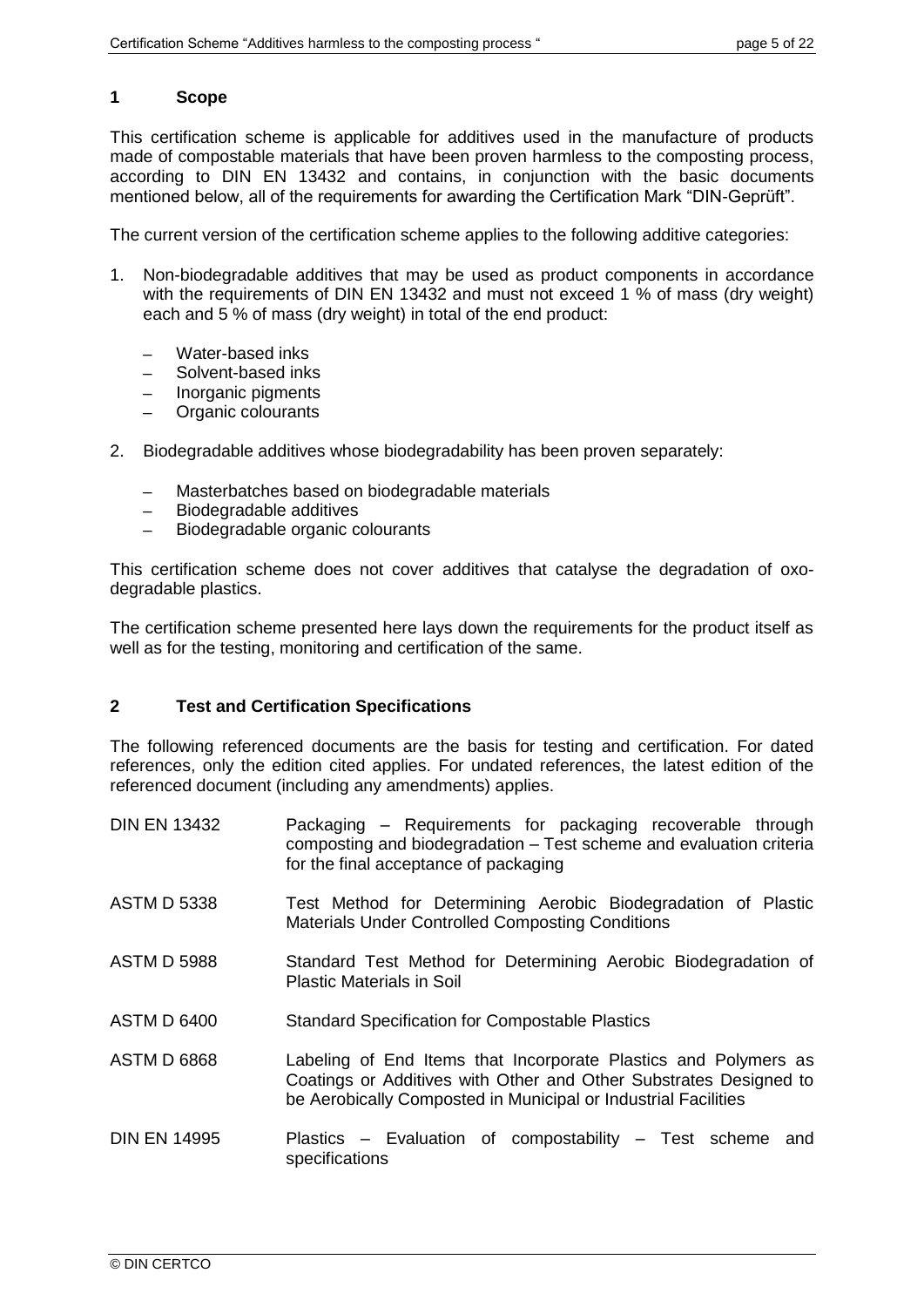- ISO 17088 Specifications for compostable plastics
- ISO 18606 Packaging and environment Organic recycling
- NF T 51-800 Plastics Specifications for plastics suitable for home composting
- AS 4736 Biodegradable Plastics Biodegradable Plastics suitable for Composting and other microbial Treatment
- AS 5810 Biodegradable plastics Biodegradable plastics suitable for home composting
- DIN EN 17033 Plastics Biodegradable mulch films for use in agriculture and horticulture – Requirements and test methods;
- DIN EN ISO 14851 Determination of the ultimate aerobic biodegradability of plastic materials in an aqueous medium – Method by measuring the oxygen demand in a closed respirometer
- DIN EN ISO 14852 Determination of the ultimate aerobic biodegradability of plastic materials in an aqueous medium – Method by analysis of evolved carbon dioxide
- DIN EN ISO 14855-1 Determination of the ultimate aerobic biodegradability of plastic materials under controlled composting conditions – Method by analysis of evolved carbon dioxide – Part 1: General method
- DIN EN ISO 14855-2 Determination of the ultimate aerobic biodegradability of plastic materials under controlled composting conditions – Method by analysis of evolved carbon dioxide – Part 2: Gravimetric measurement of carbon dioxide evolved in a laboratory-scale test
- OECD 208 Terrestrial Plant Test Seedling Emergence and Seedling Growth Test
- ASTM E 1676 Conducting Laboratory Soil Toxicity or Bioaccumulation Tests with the Lumbricid Earthworm *Eisenia Fetida* and the Enchytraeid Potworm *Enchytraeus albidus*
- this certification scheme
- ─ certification scheme "Products made of compostable materials (Seedling)" by European Bioplastics e. V.
- ─ certification scheme "Products made of compostable materials (DIN-Geprüft)" by DIN **CERTCO**
- certification scheme "Products made of compostable materials for home and garden composting" by DIN CERTCO
- certification scheme "Biodegradable in soil" by DIN CERTCO
- the General Terms and Conditions of TÜV Rheinland DIN CERTCO
- the Testing-, Registration and Certification Regulations of DIN CERTCO
- the respective schedule of fees of DIN CERTCO

#### <span id="page-5-0"></span>**3 Product Requirements**

Additives to be used in the manufacture of products made of compostable materials are required to demonstrate compliance with the requirements of DIN EN 13432 by proving that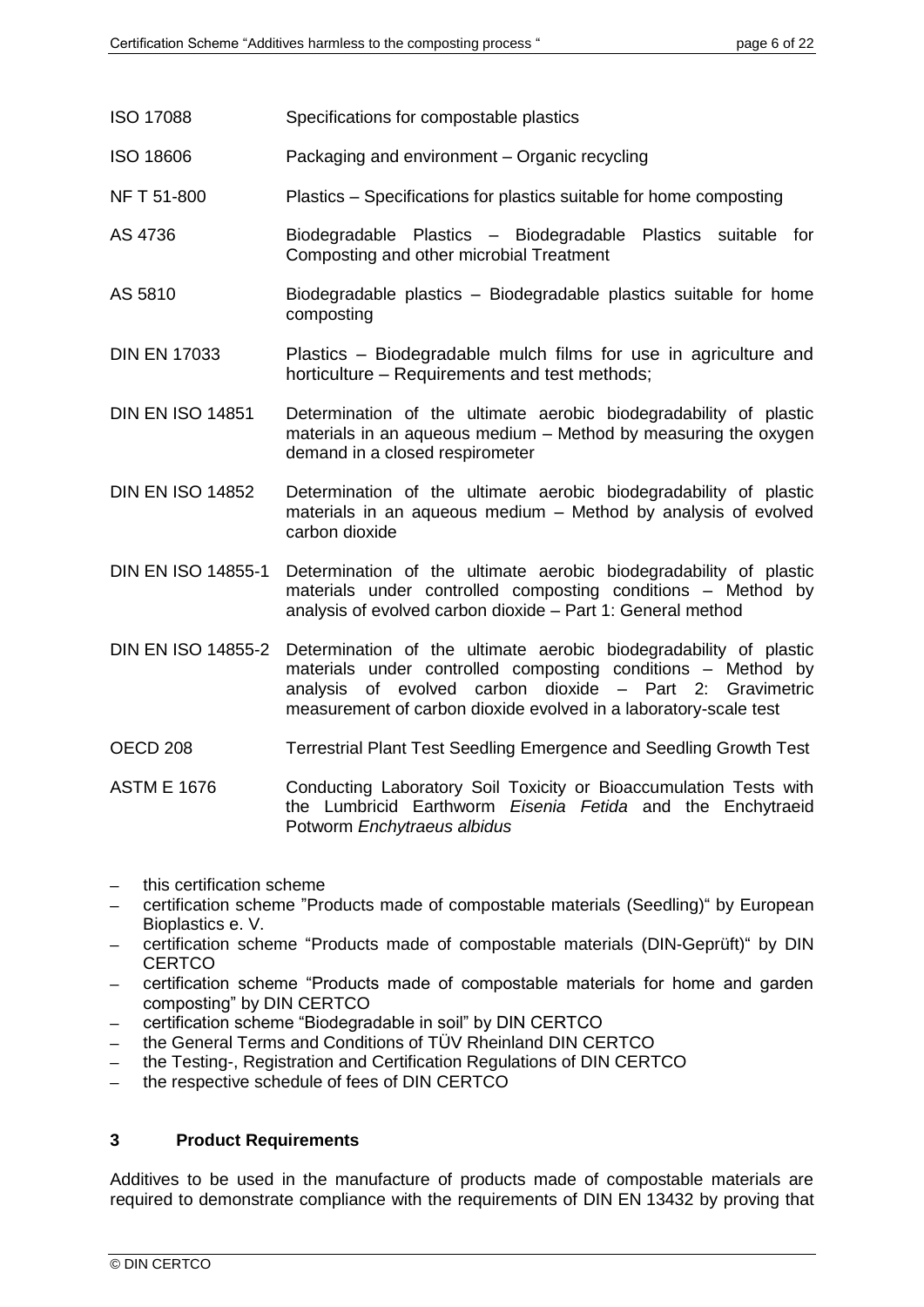they are harmless to the composting process. One/several of the standards ASTM D 6400, ASTM D 6868, DIN EN 14995, NF T 51-800, ISO 17088, ISO 18606, AS 4736, AS 5810 or rather DIN EN 17033, may additionally be covered by the certification.

A maximum permissible concentration of the additive within the end product is defined for the purposes of certification. In certain circumstances, this may be higher than the maximum concentration that can actually be used in the end product. The use of certified additives does not eliminate the need for certification of the end product.

Evaluation and testing are based on the concentration of the particular additive in the end product to be certified as the maximum permitted quantity.

# **3.1 Non-biodegradable additives**

This refers to substances with an applied amount of up to 1 mass%.

# **3.1.1 Water-based inks, solvent-based inks**

Inks to be certified must meet the following requirements:

- They must be harmless to the composting process in printed form.
- They must be within the limit values specified in [Annexe A](#page-17-0) 1.
- The disposal of the dried colour as part of household waste is possible.
- They must not have any negative effects on plant growth.
- In the case AS 4736 or AS 5810 standard are used the following applies additionally: They must not have any negative effects on the worm species *Eisenia Fetida.*
- In the case DIN EN 17033 is used, the following applies additionally: They must not have any negative effects on the worm species *Eisenia Fetida* and must not influence nitrification negatively

Unless otherwise specified, the quantity of each certified ink contained in the product must not exceed 1 mass% of the end product (dry weight) individually and less than 5 mass% in total (dry weight).

# **3.1.2 Inorganic pigments, organic colourants**

Additives to be certified must meet the following requirements:

- They must be harmless to the composting process in printed form.
- They must be within the limit values specified in [Annexe A](#page-17-0) 1.
- The pigments or colourants are not allowed to constrain the disposal of products containing pigments or colourants.
- They must not have any negative effects on plant growth.
- In the case AS 4736 or AS 5810 standard is used the following applies additionally: They must not have any negative effects on the worm species *Eisenia Fetida.*
- In the case DIN EN 17033 is used, the following applies additionally: They must not have any negative effects on the worm species *Eisenia Fetida* and must not influence nitrification negatively

Unless otherwise specified, the quantity of each certified ink contained in the product must not exceed 1 % of the end product (dry weight) individually and less than 5 % in total (dry weight).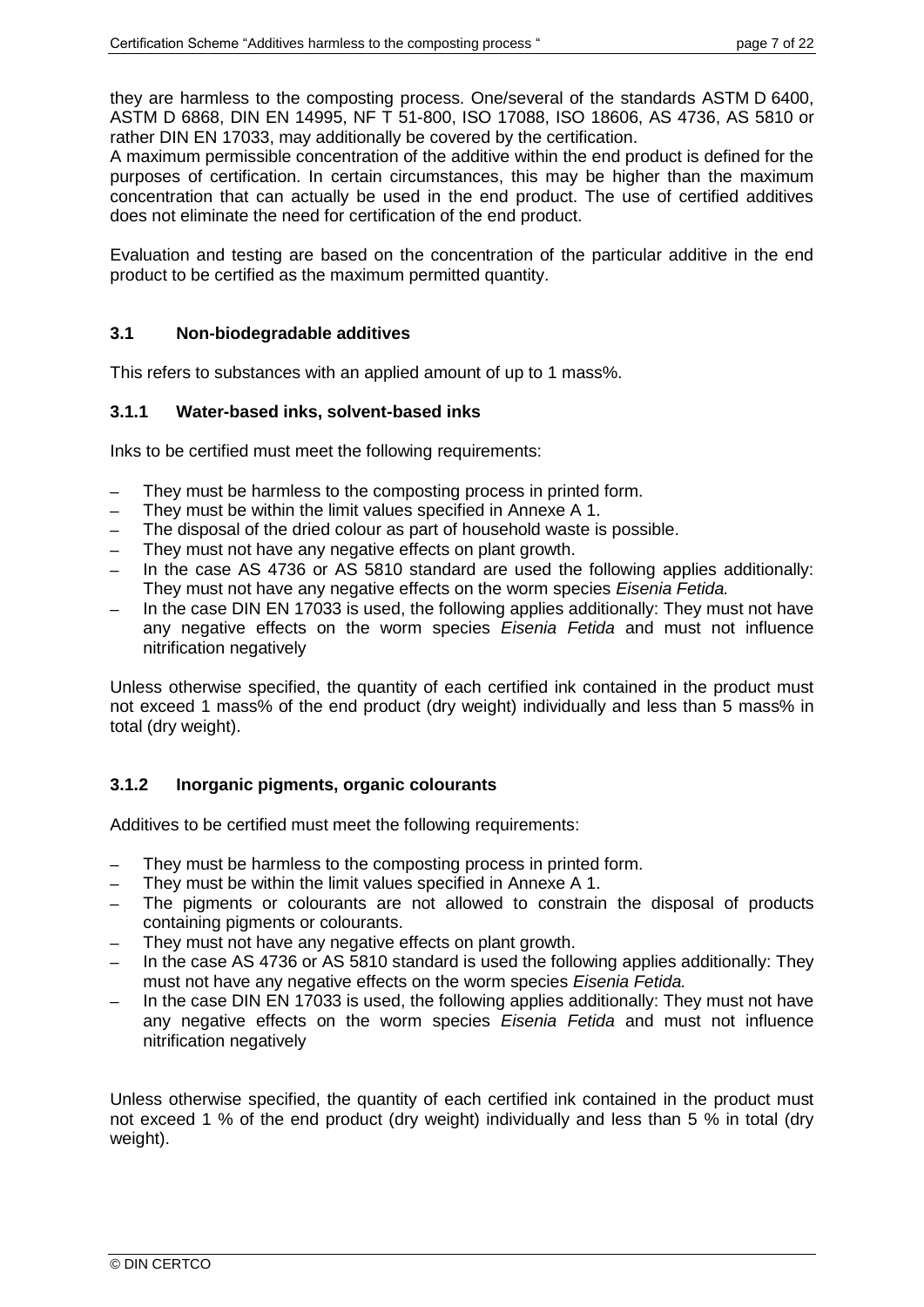# **3.2 Biodegradable additives**

This refers to substances with an applied amount higher than 1 mass%.

# **3.2.1 Masterbatches/colour batches**

Master-/colour batches to be certified must meet the following requirements:

- The master-/colour batch must be harmless to the composting process taking into consideration all masterbatch components.
- The material used as the matrix must demonstrate its compliance with the requirements of DIN EN 13432 and, if applied for, with the ASTM D 6400, ASTM D 6868, DIN EN 14995, NT F 51-800, ISO 17088, ISO 18606, AS 4736, AS 5810 and/or DIN EN 17033 standard according to the "Products made of Compostable Materials" certification scheme. It is possible to reference existing material registrations according to the certification scheme "Products made of Compostable Materials (Seedling or DIN-Geprüft)" and if applicable to the certification schemes "Products made of compostable materials for home and garden composting" and/or "Biodegradable in Soil". The proof of a valid registration according the certification scheme(s) is sufficient.
- The master-/colour batches are not allowed to constrain the disposal of products containing those master-/colour batches.
- They must be within the limit values specified in [Annexe A](#page-17-0) 1.
- None of the components of the masterbatch must have any ecotoxicological effects on plant growth.
- In the case AS 4736 or AS 5810 standard is used, the following applies additionally: None of the components of the masterbatch must have any negative effects on the worm species *Eisenia Fetida.*
- Where the maximum permitted quantity is used, the requirements stipulated in table A 1 of DIN EN 13432 must be complied with.
- In the case ASTM D 6868 standard is used, the following applies: plastic and polymeric additives must be biodegradable even if these are used in less than 1 mass% dry weight.
- In the case DIN EN 17033 is used, the following applies additionally: They must not have any negative effects on the worm species *Eisenia Fetida* and must not influence nitrification negatively

The carrier material of the masterbatch must be identical to the end product material. Alternatively, additional tests may be required as part of the certification procedure according to the "Products made of Compostable Materials (Seedling or DIN-Geprüft)" and, if applicable, according to "Products made of compostable materials for home and garden composting" and/or "Biodegradable in Soil" certification scheme; e.g. evidence of a disintegration test in accordance with clause B of the "Products made of Compostable Materials" certification scheme.

# **3.2.2 Biodegradable organic colourants**

Biodegradable organic colourants to be certified must meet the following requirements:

- The biodegradable organic colourants must be harmless to the composting process taking into consideration all components.
- The colourants are not allowed to constrain the disposal of products containing those master-/colour batches.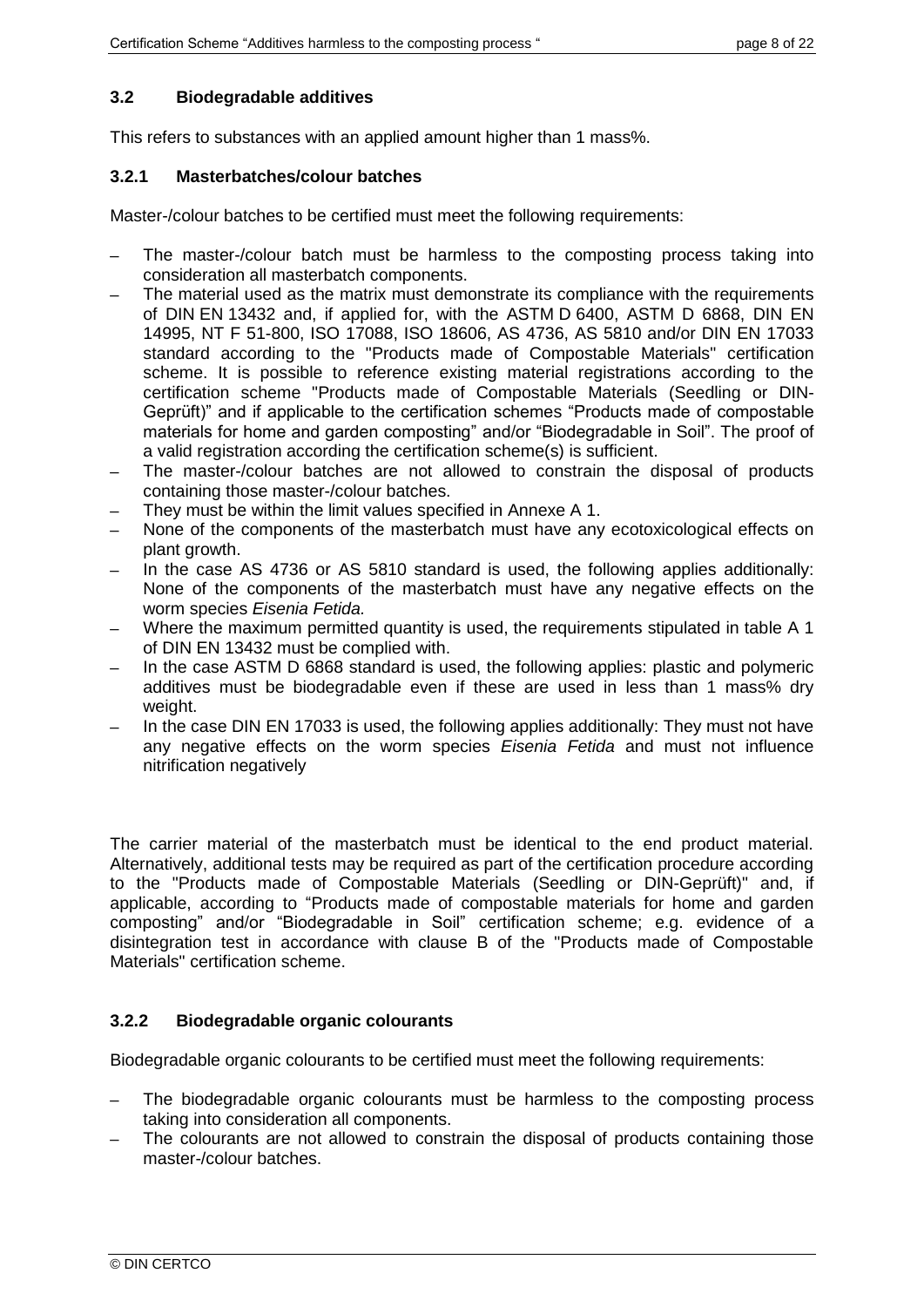- The organic colourants themselves must be biodegradable in accordance with the standard requirements. This must be demonstrated by a suitable test report for test according to clause [4.4.](#page-10-0)
- They must be within the limit values specified in [Annexe A](#page-17-0) 1.
- They must not have any negative effects on plant growth.
- In the case AS 4736 or AS 5810 standard is used, the following applies additionally: They must not have any negative effects on the worm species *Eisenia Fetida.*
- In the case ASTM D 6868 standard is used, the following applies: plastic and polymeric additives must be biodegradable even if these are used in less than 1 mass% dry weight.
- In the case DIN EN 17033 is used, the following applies additionally: They must not have any negative effects on the worm species *Eisenia Fetida* and must not influence nitrification negatively

# **3.2.3 Other biodegradable additives**

Biodegradable additives to be certified must meet the following requirements:

- All components contained must be harmless to use in the composting process.
- The additives do not constrain the disposal of products containing those additives.
- The biodegradable additive itself must be biodegradable in accordance with the standard requirements. This must be demonstrated by a suitable test report for testing according to clause [4.4.](#page-10-0)
- They must be within the limit values specified in [Annexe A](#page-17-0) 1.
- They must not have any negative effects on plant growth.
- In the case AS 4736 or AS 5810 standard is used, the following applies additionally: They must not have any negative effects on the worm species *Eisenia Fetida.*
- In the case ASTM D 6868 standard is used, the following applies: plastic and polymeric additives must be biodegradable even if these are used in less than 1 mass% dry weight.
- In the case DIN EN 17033 is used, the following applies additionally: They must not have any negative effects on the worm species *Eisenia Fetida* and must not influence nitrification negatively

# <span id="page-8-1"></span>**4 Testing**

# **4.1 General Information**

For the performance of the tests required as the basis for the assessment and certification of the products, DIN CERTCO avails itself of the test laboratories to which it has awarded recognition.

All submitted documents must be in German or English language.

# **4.2 Types of Tests**

# <span id="page-8-0"></span>**4.2.1 Initial Test (Type Test)**

The initial test is a type test, which serves to determine whether the product meets the requirements laid down in section [3](#page-5-0) of this certification scheme.

The following documentary evidence must be submitted for the initial test: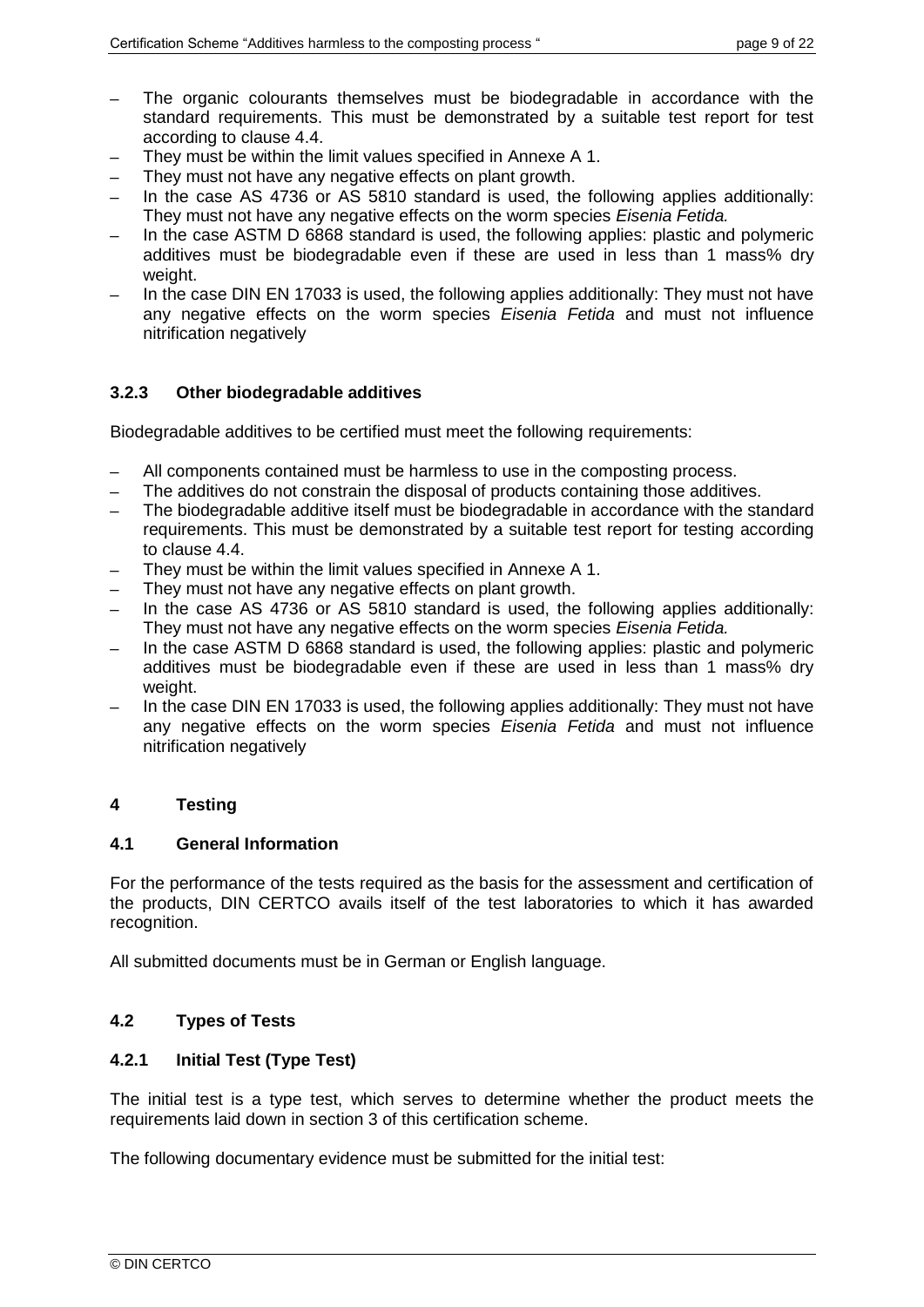#### Water-based inks, solvent-based inks, inorganic pigments, organic colourants

- Safety data sheets for the individual colours
- Information about the pigments used in the individual shades, incl. quantities
- $-$  Information about the solvents used, incl. safety data sheets if applicable
- Test reports on the testing mentioned in section [4.4](#page-10-0)

#### Master-/Colour Batches

- Safety data sheets of the individual master-/colour batches
- Composition of the individual batches
- Safety Data Sheets of all batch ingredients
- Reference to registration of the material used as the matrix in accordance with the "Products made of compostable materials (Seedling or DIN-Geprüft)" and if applicable "Products made of compostable materials for home and garden composting" and/or "Biodegradable in Soil" certification scheme or, alternatively, evidence of its compliance with the requirements of DIN EN 13432 and, if applicable, other standards in accordance with the "Products made of Compostable Materials" (Seedling or DIN-Geprüft)" and if applicable "Products made of compostable materials for home and garden composting" and or "Biodegradable in Soil" certification scheme
- Test reports on the testing mentioned in clause [4.4](#page-10-0)

#### Other biodegradable additives, biodegradable organic colourants

- ─ Safety data sheet of the additive
- Composition of the additive
- Safety data sheets of all ingredients contained
- Test reports on the testing mentioned in clause [4.4](#page-10-0)

# <span id="page-9-0"></span>**4.2.2 Verification Test (Control Test)**

The verification test is conducted repeatedly at determined intervals and serves to ascertain whether the certified product corresponds to the type-tested product during the production phase.

The test must be evidenced on the due date by a positive test report.

Surveillance testing is conducted every 12 months and comprises the in the following named testing. If sub-types exist, the testing will focus on 0.6  $x\sqrt{n}$  of the certified sub-types. The result is rounded up to the nearest whole number. The certificate holder must ensure that alternate subtypes are submitted each time.

*n* = Total of certified types and sub-types of a certificate

Water-based inks, solvent-based inks; Master-/Colour Batches, inorganic pigments, organic colourants, biodegradable colourants

Test report on chemical analysis in accordance with [Annexe A.](#page-17-0)

If the chemical analysis is performed on groups of different sub-types, it is assumed as part of a worst-case analysis that the result for the group corresponds to the individual result. Generally, a maximum of 5 types/subtypes may be tested at the same time.

For master-/colorbatches additionally an IR spectrum is required.

Biodegradable pigments, other biodegradable additives, not biodegradable organic additives (the latter max. 1 %)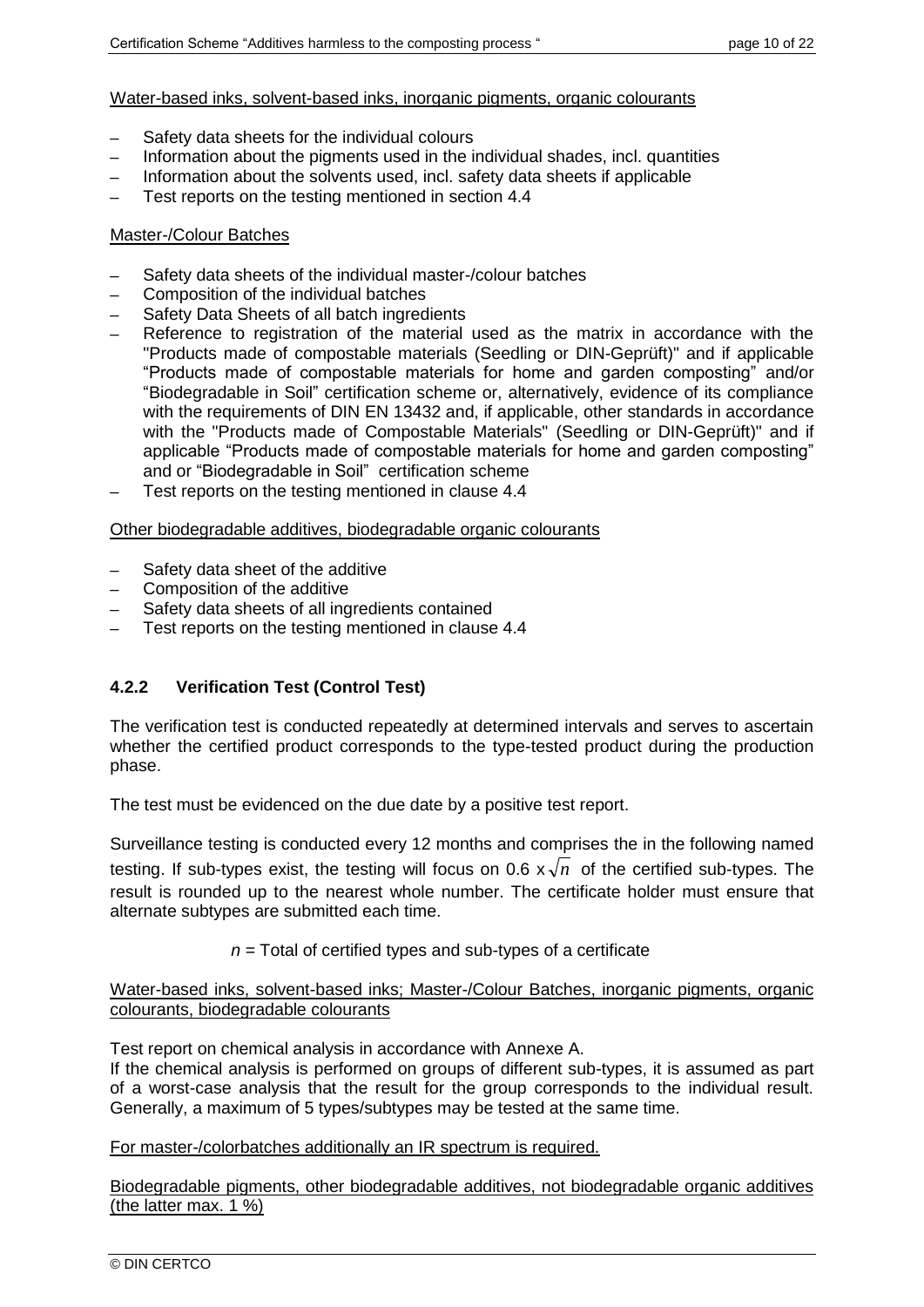- Test report on the measurement of the infrared transmission spectrum
- Performance of one chemical characterisation according to Annexe A during the validity.

# <span id="page-10-1"></span>**4.2.3 Supplementary Test**

A supplementary test shall take place when additions, extensions or modifications (see section [5.9\)](#page-16-0) are made to the certified product, which may influence the product's conformity with the pertinent, fundamental requirements.

The type and scope of the supplementary test shall be laid down on a case by case basis by DIN CERTCO in conjunction with the testing laboratory.

# <span id="page-10-2"></span>**4.2.4 Special Test**

A special test is conducted when

- ─ defects are detected
- $-$  the production has been suspended for a period of more than 6 months
- $-$  required by DIN CERTCO reasons to be specified
- ─ requested in writing by a third party if a particular interest in the maintenance of proper conduct of market procedures in relation to competition or quality is involved

The type and scope of the special test shall be laid down in accordance with the specific, respective purpose on a case by case basis by DIN CERTCO in conjunction with the testing laboratory.

Should defects be detected in the course of the special test or because of the suspended production, the certificate holder shall bear the costs of the examination procedure.

Should the special test at the request of a third party reveal no defects, the costs shall be borne by said third party.

# **4.3 Sampling**

The samples for the initial examination and monitoring test are standardally delivered by the manufacturer to the testing laboratory which has been commissioned to perform the tests. The costs for this shall be paid by the manufacturer.

The number of samples for the product test shall be agreed between DIN CERTCO and the testing laboratory in so far as this is not already laid down in the basic test stipulations.

# <span id="page-10-0"></span>**4.4 Test Procedure**

The following tests must be performed in accordance with the requirements of DIN EN13432:

Chemical analysis in accordance with [Annexe A](#page-17-0) 1. If the chemical analysis is performed on groups of different sub-types, it is assumed as part of a worst-case analysis that the result for the group corresponds to the individual result. Generally, a maximum of 5 types/subtypes may be tested at the same time.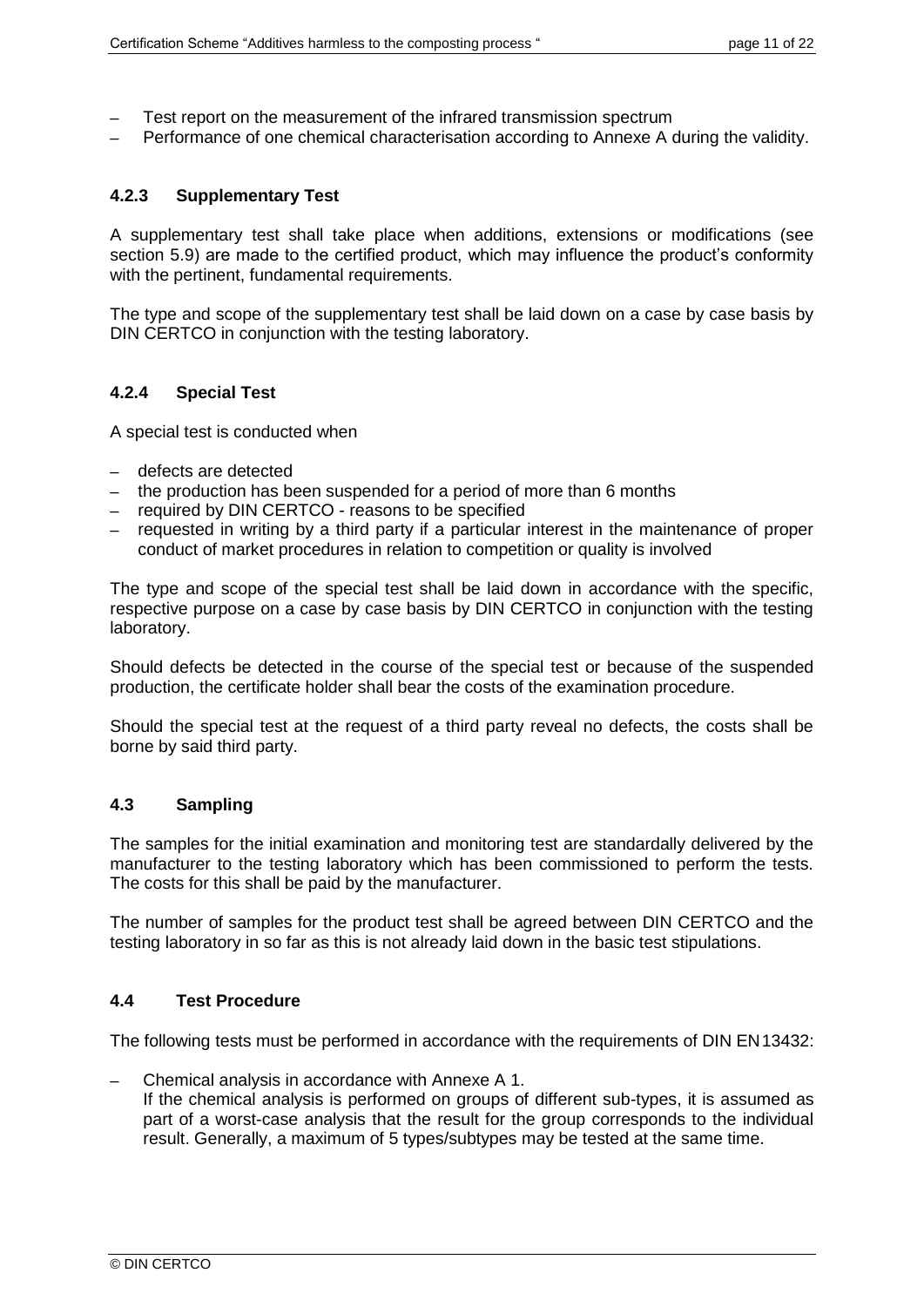Testing of ecological toxicity in accordance with the requirements of DIN EN 13432, DIN EN 17033, AS 4736 or AS 5810 and the requirements specified in Annexe A 2. Generally, a maximum of 5 types/subtypes may be tested at the same time. For substances, which are approved as food additives according to E-No.-list, testing of ecological toxicity can be omitted under the condition that the applied amount does not exceed the maximum quantities of use mentioned in the E-No-list.

The following additional tests have to be performed for other biodegradable additives and master-/colorbatches under clause [1,](#page-4-0) no. 2:

- Measurement of the infrared transmission spectrum
- A biodegradability test must be performed in accordance with the combination of standards applied for, as per table 1.

#### Acceptance of biodegradation test at 28°C:

Biodegradability test at a temperature of 28 °C, according to EN ISO 14855, may be accepted for EN 13432, ASTM D 6400, ASTM D 6868, DIN EN 14995, ISO 17088, ISO 18606 and AS 4736 if the test duration does not exceed the 6 months period laid down in this standard.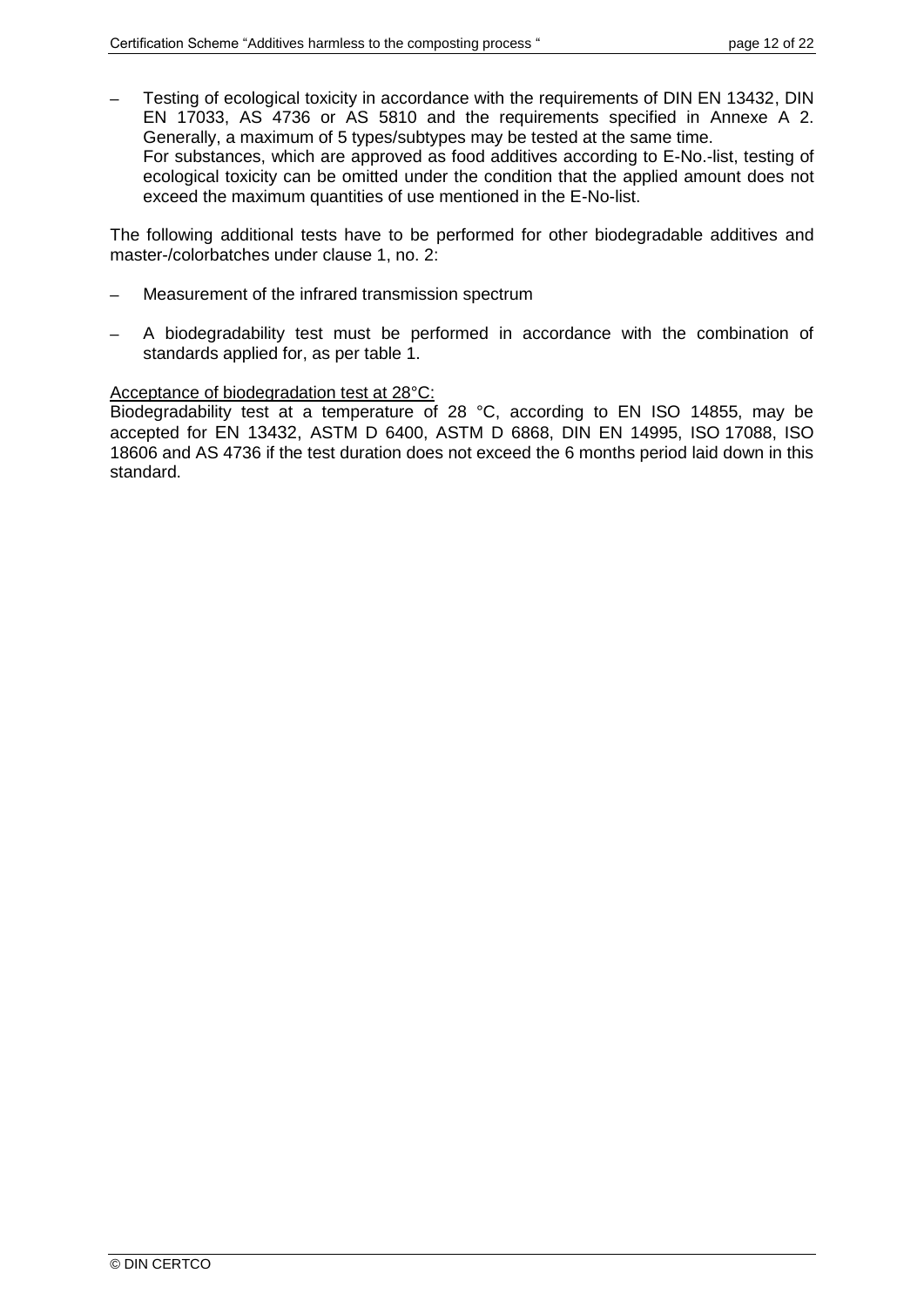| <b>Testing</b><br>according      | mandatory                 | optional                  |                |                        |                        |                    |                    |                    |           |                 |
|----------------------------------|---------------------------|---------------------------|----------------|------------------------|------------------------|--------------------|--------------------|--------------------|-----------|-----------------|
| to the<br>following<br>standards | <b>DIN EN</b><br>13432    | <b>ASTMD</b><br>6400      | ASTM D<br>6868 | <b>DIN EN</b><br>14995 | <b>NF T 51-</b><br>800 | <b>ISO 17088</b>   | ISO 18606          | AS 4736            | AS 5810   | DIN EN<br>17033 |
| ISO 14855-1                      | $\pmb{\mathsf{x}}$        | $\sf X$                   | $X^{(1)}$      | $\mathsf{x}$           | $X^{(2)}$              | $\pmb{\mathsf{X}}$ | $\pmb{\mathsf{X}}$ | $\pmb{\mathsf{X}}$ | $X^{(2)}$ |                 |
| ISO 14855-2                      | $\pmb{\mathsf{X}}$        | $\boldsymbol{\mathsf{X}}$ | $X^{(1)}$      |                        | $x^{(2)}$              | X                  | X                  |                    | $x^{(2)}$ |                 |
| <b>ISO 14851</b>                 | $X^{(1)}$                 |                           | $X^{(1)}$      | $X^{(1)}$              | $x^{(2)}$              |                    | $X^{(1)}$          | $X^{(1)}$          | $x^{(2)}$ |                 |
| <b>ISO 14852</b>                 | $X^{(1)}$                 |                           | $X^{(1)}$      | $X^{(1)}$              | $x^{(2)}$              |                    | $X^{(1)}$          | $X^{(1)}$          | $x^{(2)}$ |                 |
| ISO 17556                        | $\boldsymbol{\mathsf{X}}$ |                           | $X^{(1)}$      |                        |                        |                    |                    |                    |           | $x^{(3)}$       |
| <b>DIN EN</b><br>14046           | X                         |                           | $X^{(1)}$      |                        |                        |                    |                    |                    |           |                 |
| ASTM D<br>5338                   | $\pmb{\chi}$              | $\mathsf{x}$              | $X^{(1)}$      |                        |                        | X                  |                    |                    |           |                 |

# **Table 1 Overview about the test methods for ultimate biodegradation depending on the standard which is applied for**

This certification scheme is based on the standard DIN EN 13432, thus this standard is marked as mandatory for certification. The further listed standards marked as optional can be additionally addressed for certification.

(1) Only possible if the nature and properties of the test material do not permit testing to the requested testing method.

 $(2)$  Reaction temperature according to AS 5810 is 25±5 °C with a maximum test time of 12 months. For NF T 51-800, the temperature should not exceed 30 °C.

<span id="page-12-0"></span>(3) Reaction temperature according to DIN EN 17033 is 25±5 °C with a maximum test time of 24 months.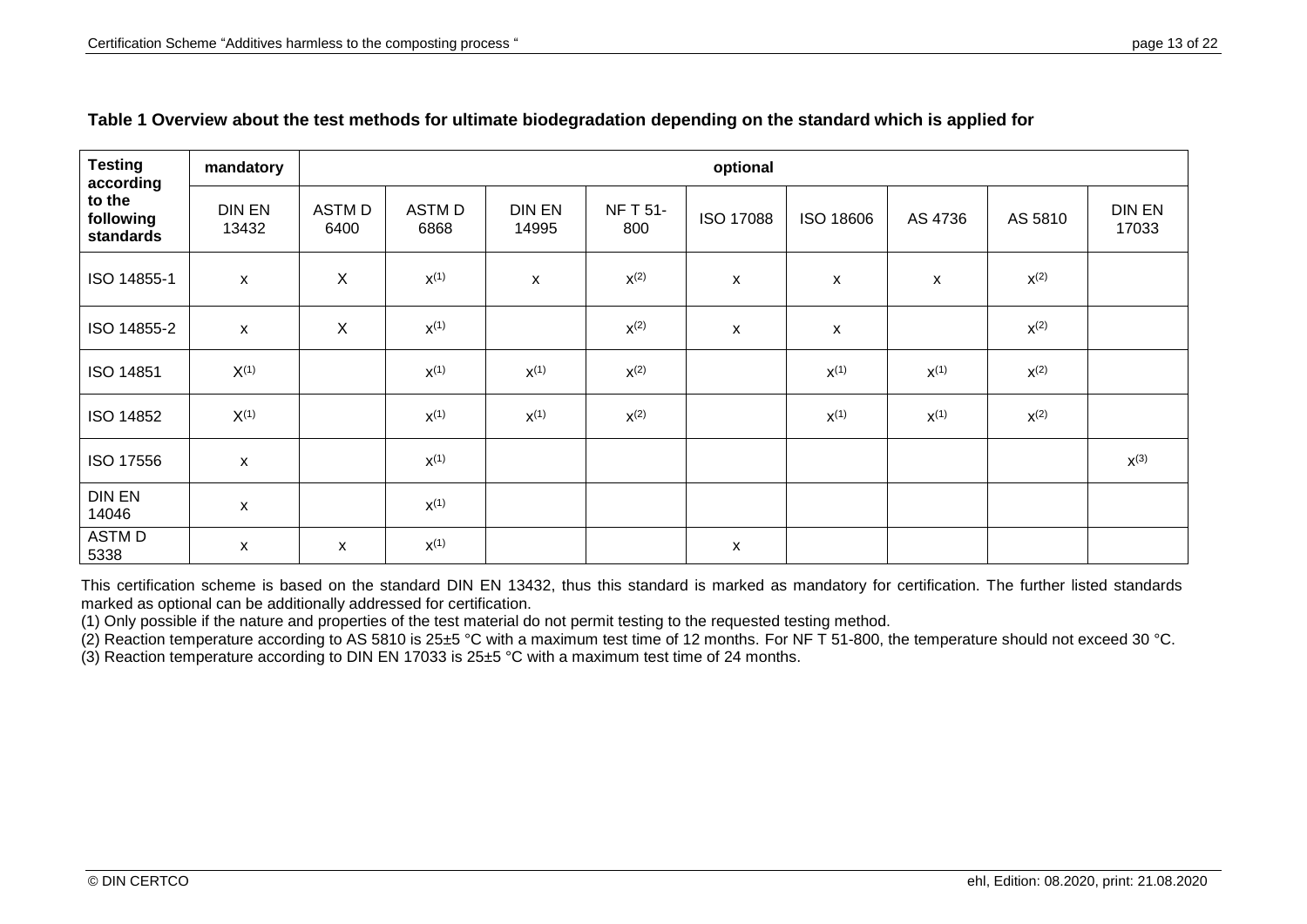# **4.5 Test Report**

The testing laboratory shall inform the principal of the test and examination results in the form of a test report. This must be submitted to DIN CERTCO in the original.

As a rule, the test report may not be older than 6 months on submitting the application. In individual cases, older test reports can be recognized if the testing laboratory provides written confirmation of the current validity of the information given in said test report and the customer provides written confirmation of the identity of the composition.

The test report must be in conformity with DIN EN ISO/IEC 17025, Section 5.10 and contain at least the following information:

- Name and address of the manufacturer
- Name and address of the applicant (if different from the manufacturer)
- Test basis with date of issue
- ─ Type of test (e.g. type-test, complementary examination, etc.)
- ─ Date of examination
- ─ Test result and assessment
- ─ Name and signature of the person responsible for the examination

#### **5 Certification**

Certification in the sense of this certification scheme relates to the assessment of conformity of a product by DIN CERTCO on the basis of test reports submitted by testing laboratories recognized by DIN CERTCO. To this end, the products to be certified are examined and subsequently monitored in respect of conformity with the requirements laid down in section [3.](#page-5-0)

The right to use the Certification Mark "DIN-Geprüft" will be granted by the issuing of the respective certificate.

# **5.1 Application**

Both manufacturers according to § 4 of the Product Liability Act (ProdHaftG) and distributors who, with the written consent of the certificate holder, bring the products onto the market under their own responsibility in the sense of the Product Liability Act, may apply.

The applicant must submit the following documents to DIN CERTCO:

- Application for certification in the original complete with legally binding signature
- an up-to-date test report according to section [0](#page-12-0) concerning an Initial Examination in so far as the test was not commissioned by DIN CERTCO
- ─ further documents according to section [4.2.1](#page-8-0)

<span id="page-13-0"></span>The applicant shall receive from DIN CERTCO, after receipt of the application, a confirmation of order with a process number and notes regarding the further course of the procedure and, as applicable, queries concerning any missing documents.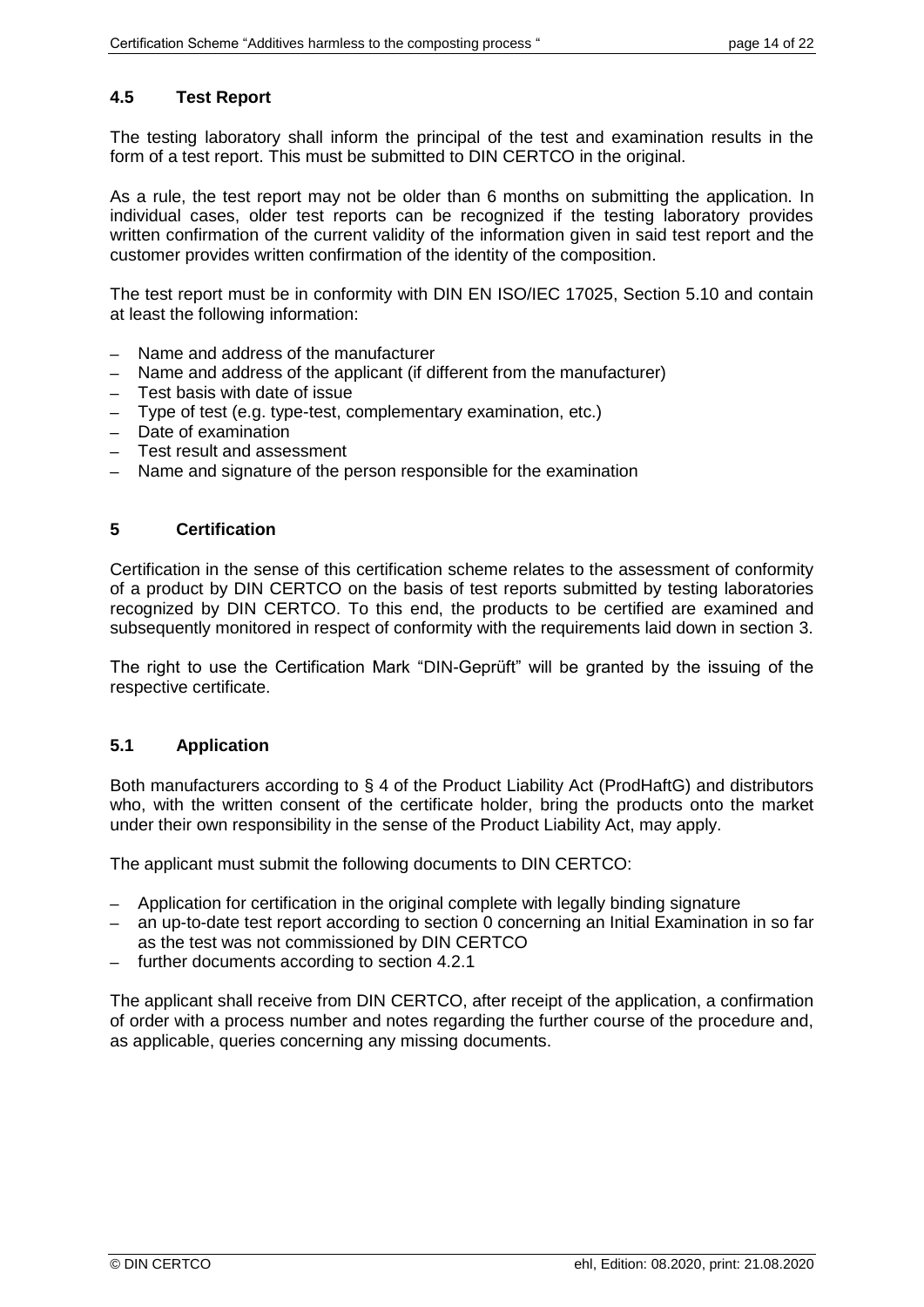# **5.2 Definition of Types and Sub-Types**

Inks, inorganic pigments, organic colours, master-/colour batches, biodegradable additives or biodegradable colours are defined as different types. If additives are different in essential characteristics relevant to certification (e.g. properties that have a significant influence on safety, operation or handling and that therefore require the product to be marketed under a different trade name), they are defined as additional type or model. Characteristics relevant for certification are e.g.:

Water-based inks, solvent-based inks:

- Different base (e.g. solvent or binding agent) in the case of inks
- Labelling as separate ink series by the manufacturer

Inorganic pigments:

- Different types of application (e.g. for the manufacturing of master-/colour batches or printing inks)
- Labelling as separate pigment series by the manufacturer

#### Organic colourants

- Different types of application (e.g. for the manufacturing of master-/colour batches or printing inks)
- Labelling as separate pigment series by the manufacturer
- Master-/colour batches
- Alternative colour
- Labelling as different master-/colour batch by the manufacturer

#### Other biodegradable additives

Different compositions

#### Biodegradable organic colourants

- Different types of application (e.g. for the manufacturing of master-/colour batches or printing inks)
- Labelling as separate pigment series by the manufacturer

A separate certificate is issued for each type.

Sub-types are generally products of a particular model/type, which share the same base and differ only in terms of the following characteristics:

#### Water-based inks, solvent-based inks:

Different colours, pigments

#### Inorganic pigments:

Different pigments

## Organic colourants

Different colours

## Master-/colour batches

Different biodegradable materials

#### Biodegradable organic colourants

Different colours

For other biodegradable additives, subtypes are not possible.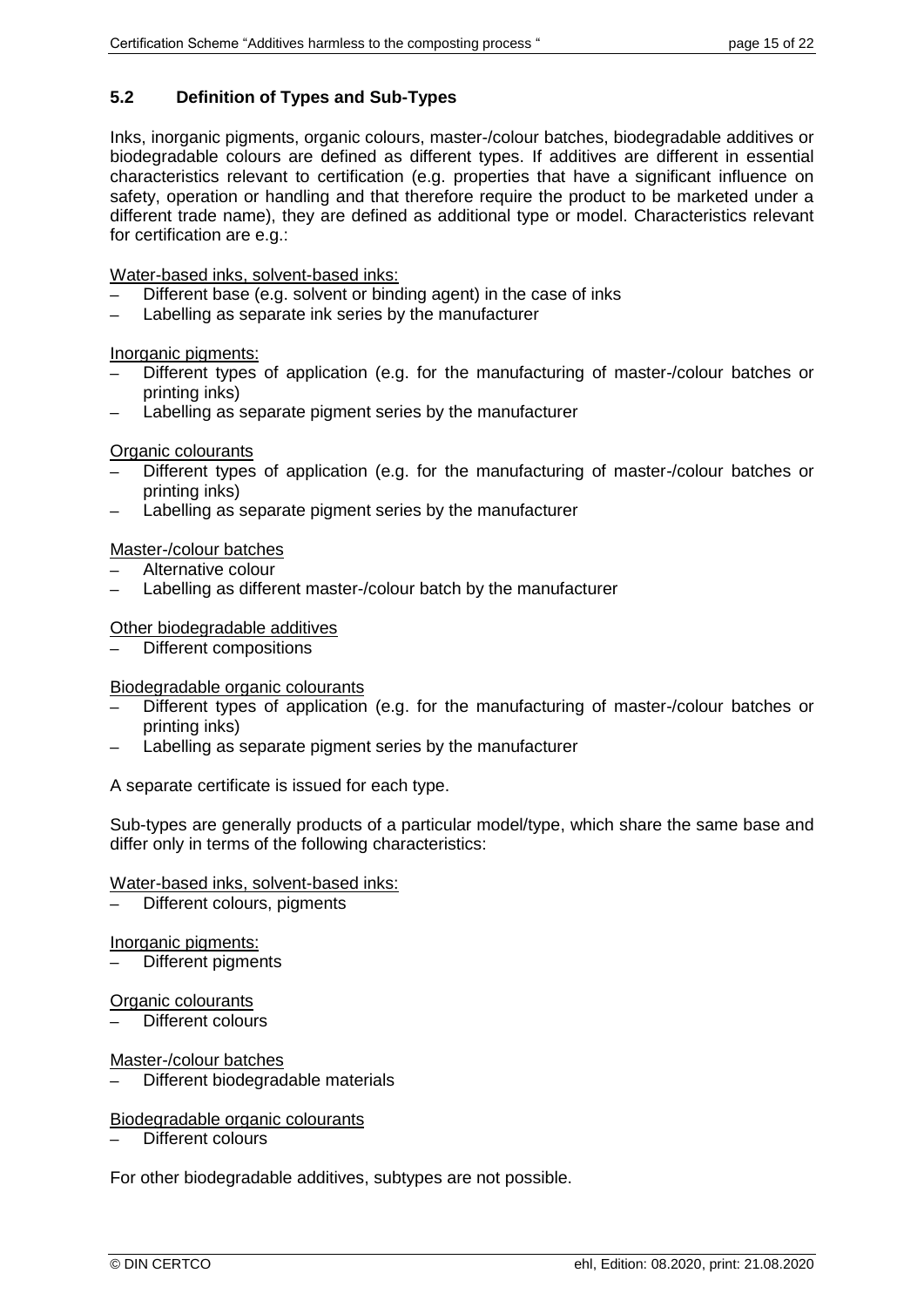# **5.3 Conformity Assessment**

On the basis of the documents submitted, DIN CERTCO conducts the conformity examination. To this end, in particular, an assessment is made with the aid of the examination report as to whether the product meets the requirements of the Certification scheme and of the Standard(s).

The applicant shall receive written notification from DIN CERTCO in the event of any possible deviations.

# **5.4 The Certificate and the Right to Use the Mark**

After successful testing and conformity assessment of the submitted documents, DIN CERTCO issues a certificate to the applicant and awards the right to use the Certification Mark "DIN-Geprüft" in conjunction with a corresponding registration number.



Format of the Registration Number **8Zxxxx**

Additives, for which the right to use the certification mark "DIN-Geprüft" has been awarded, must be marked with the respective certification mark "DIN-Geprüft" and the respective registration number.

The mark and the corresponding registration number may only be used for the type for which the certificate has been issued and which corresponds to the type-tested product.

For each respective type, a registration number shall be issued. For design types (sub-types) of a type, the same registration number shall be issued (see section [5.2\)](#page-13-0).

In addition to this, the General Terms and conditions of DIN CERTCO shall apply.

# **5.5 Publications**

All certificate holders can be viewed on the daily up-dated homepage of DIN CERTCO (www.dincertco.tuv.com) on the online database. Manufacturers, users and consumers use this research possibility for obtaining information on certified products.

Besides the contact details of the certificate holders (telephone, telefax, e-mail, homepage), it is also possible to view the technical data of the registered additive.

# **5.6 Validity of the Certificate**

The certificate is valid for 5 years. The period of validity is shown on the certificate. On expiry of the certificate, the right to use the mark also expires.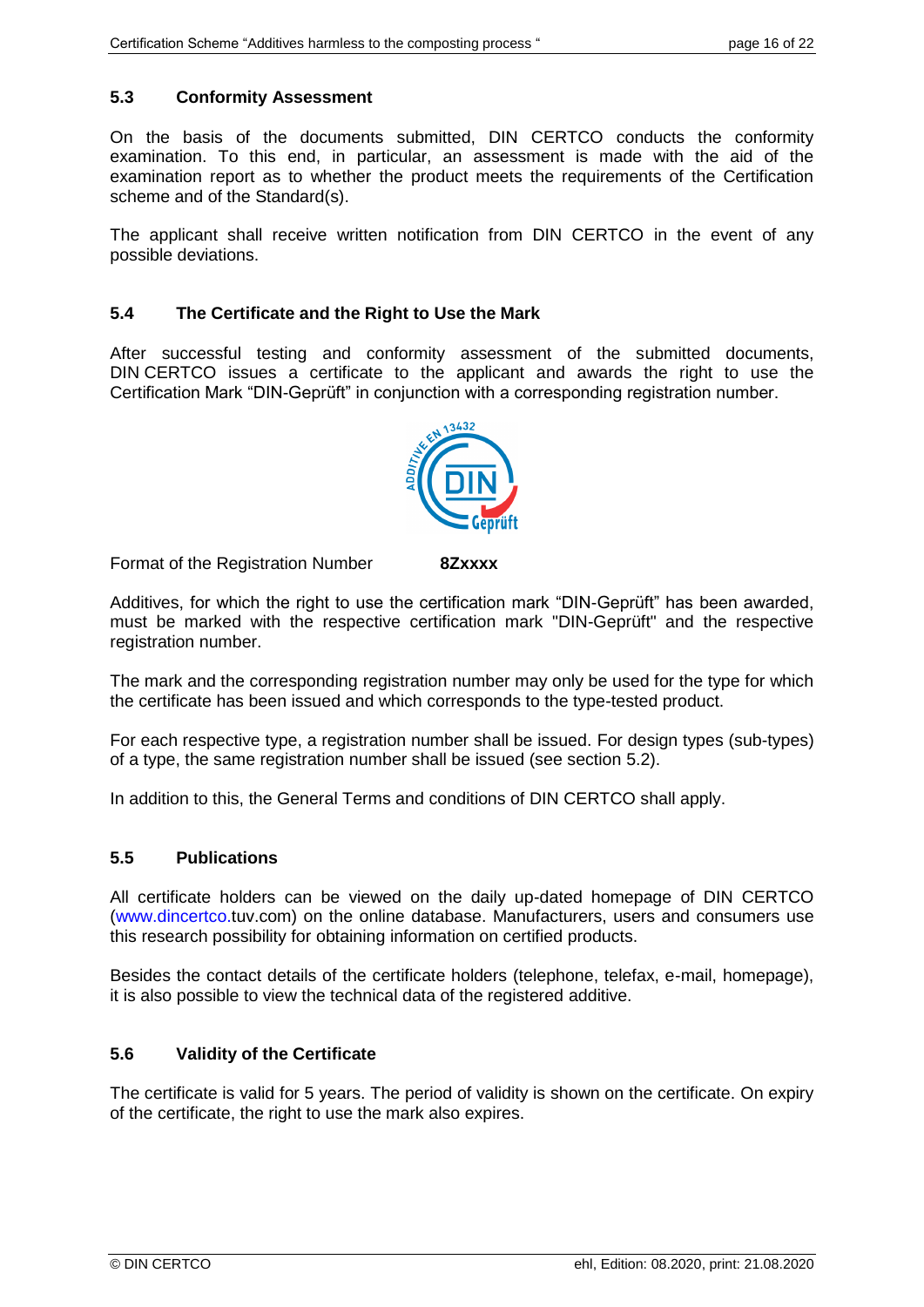# **5.7 Renewal of the Certificate**

If the certification shall continue to apply beyond the date shown on the certificate, an up-todate, positive test report and an application for renewal must be submitted in good time to DIN CERTCO.

The manufactured item's current composition must be submitted with the application for renewal. For renewals, the Certification Body will make an assessment based on the certification scheme valid at the time of renewal and may request supplemental documentation.

Proof of conformity with the requirements of the test and certification specifications according is done on the basis of the results of the verification testing.

# **5.8 Expiry of the Certificate**

In the event that the new Standard conformity examination according to section [4](#page-8-1) has not been completed before expiry of the validity period, the right to use the Certification Mark "DIN-Geprüft" and the registration number expires without the necessity for explicit notification from DIN CERTCO.

Furthermore, the certificate can also expire if for example:

- $-$  the surveillance according to section [6](#page-17-1) is not performed punctually or completely,
- the Certification Mark "DIN-Geprüft" is misused by the certificate holder,
- the requirements laid down in the Certification scheme or its accompanying documents are not fulfilled,
- ─ the certification fees are not paid on the due date
- the prerequisites for the issuing of the certificate are no longer fulfilled

# <span id="page-16-0"></span>**5.9 Alterations/Amendments**

# **5.9.1 Alterations/Amendments to the Product**

The certificate holder is obliged to notify DIN CERTCO of all alterations to the product without delay. The testing laboratory in conjunction with DIN CERTCO shall decide on the scope of an examination that shall be conducted according to section [4.2.3](#page-10-1) and whether it is a matter of a substantial alteration. The respective test report shall be forwarded to DIN CERTCO by the test laboratory.

Should the testing laboratory determine a substantial alteration, the certificate with the corresponding registration number shall expire. For the modified product, a new application for initial certification authorising the use of the Certification Mark "DIN-Geprüft" may be submitted.

The certificate holder remains obliged to notify of any changes in the formal details (e.g. certificate holder or his address). An application of amendment has to be handed in. After positive assessment, the certificate will be amended accordingly.

The certificate holder may apply to DIN CERTCO for an extension of the existing certificate for further design-types (sub-types) of the same type. It is for DIN CERTCO to decide whether these amendments require a complementary examination. The design-types shall be entered in the certificate for the already certified product and, provided that the conditions are fulfilled, shall be regarded as an integral part of same.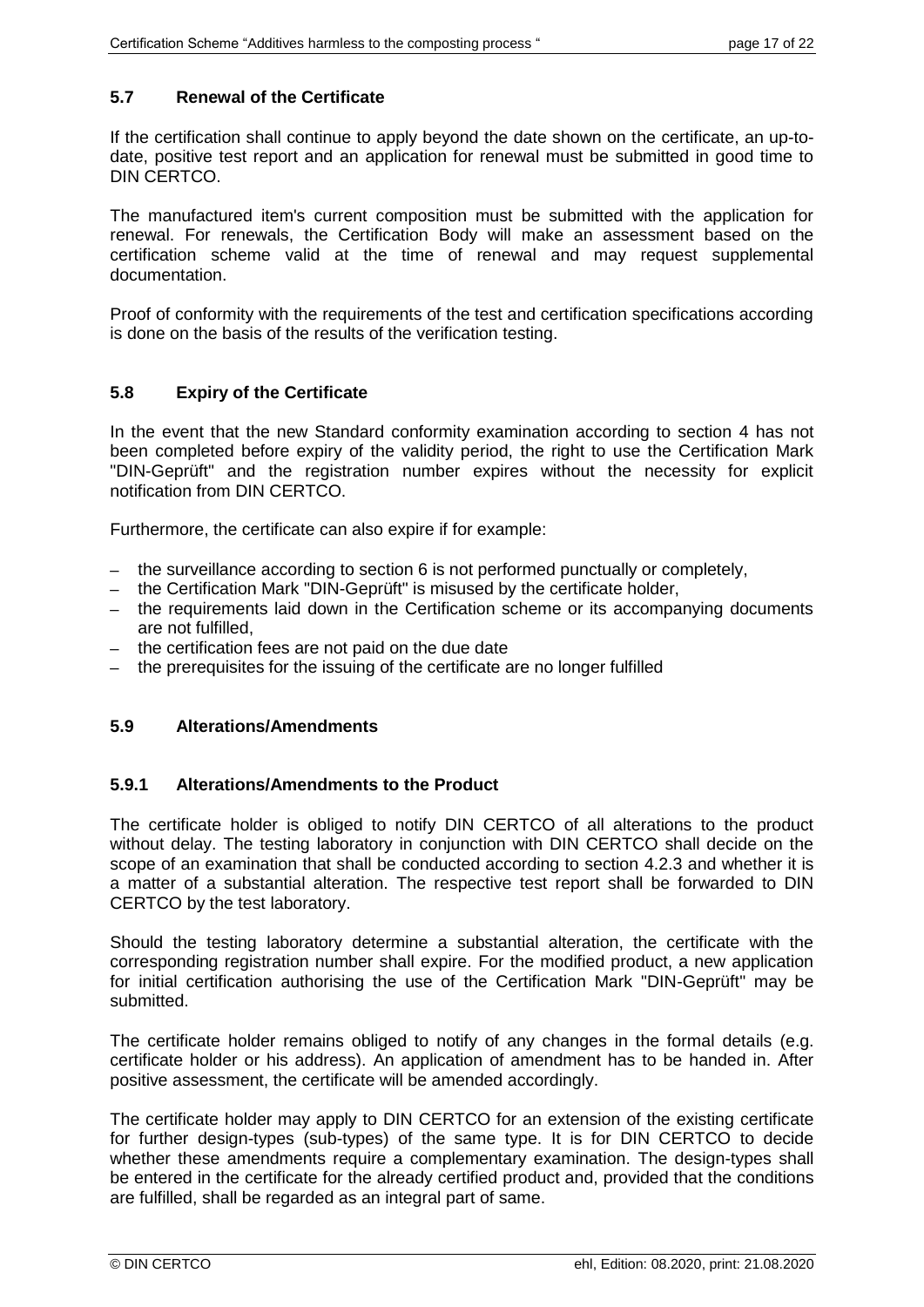# **5.9.2 Alterations to the Basic Test Specifications**

If the basic test specifications for the certification are modified, an application for the alteration of the certification shall be generally submitted within 6 months of receiving notification from DIN CERTCO and, as a rule, after 12 months, proof of conformity with the modified examination specifications shall be submitted in the form of a positive test report (see section [4.2.3\)](#page-10-1).

The time limit will be defined by the Certification Body and might last up to the next renewal at the latest.

# **5.10 Product Defects**

In the event that a certified product on the market is found to be defective, the certificate holder shall be summoned in writing by DIN CERTCO to rectify the defects.

In conjunction with the testing laboratory, DIN CERTCO shall decide whether it is a serious or a minor defect.

In the case of defects having a direct or indirect effect on the compostability behavior (serious defects), the manufacturer must ensure that, until the defects have been rectified, the products are no longer marked with the Certification Mark.

The defects must also be rectified without delay in delivered products or products in storage. The manufacturer must submit proof to DIN CERTCO within 3 months, in the form of a test report on a special test in accordance with section [4.2.4,](#page-10-2) that the defects have been rectified and that the product in question again fulfils the stipulated requirements.

In the case of defects that have no influence on the compostability behavior (minor defects), the manufacturer must submit suitable proof to DIN CERTCO within 3 months that the defects in the product in question have been rectified.

Should the manufacturer fail to observe these deadlines, he and the distributor of product will no longer be permitted to use the Certification Mark "DIN-Geprüft".

Should grounds for complaint continue to exist, DIN CERTCO shall initially suspend the certificate and at the same time issue a final deadline for the rectification of the defects. Should the certificate holder fail to meet this demand, or fail to meet it within the period of grace, or if it is again not possible to prove that the defects have been rectified, the certificate shall be annulled.

# <span id="page-17-1"></span>**6 Surveillance**

<span id="page-17-0"></span>The constant surveillance of the certified product during the entire duration of the certification period is an integral component of the certification itself. The surveillance shall be performed at regular intervals of 12 months in according with section [4.2.2.](#page-9-0)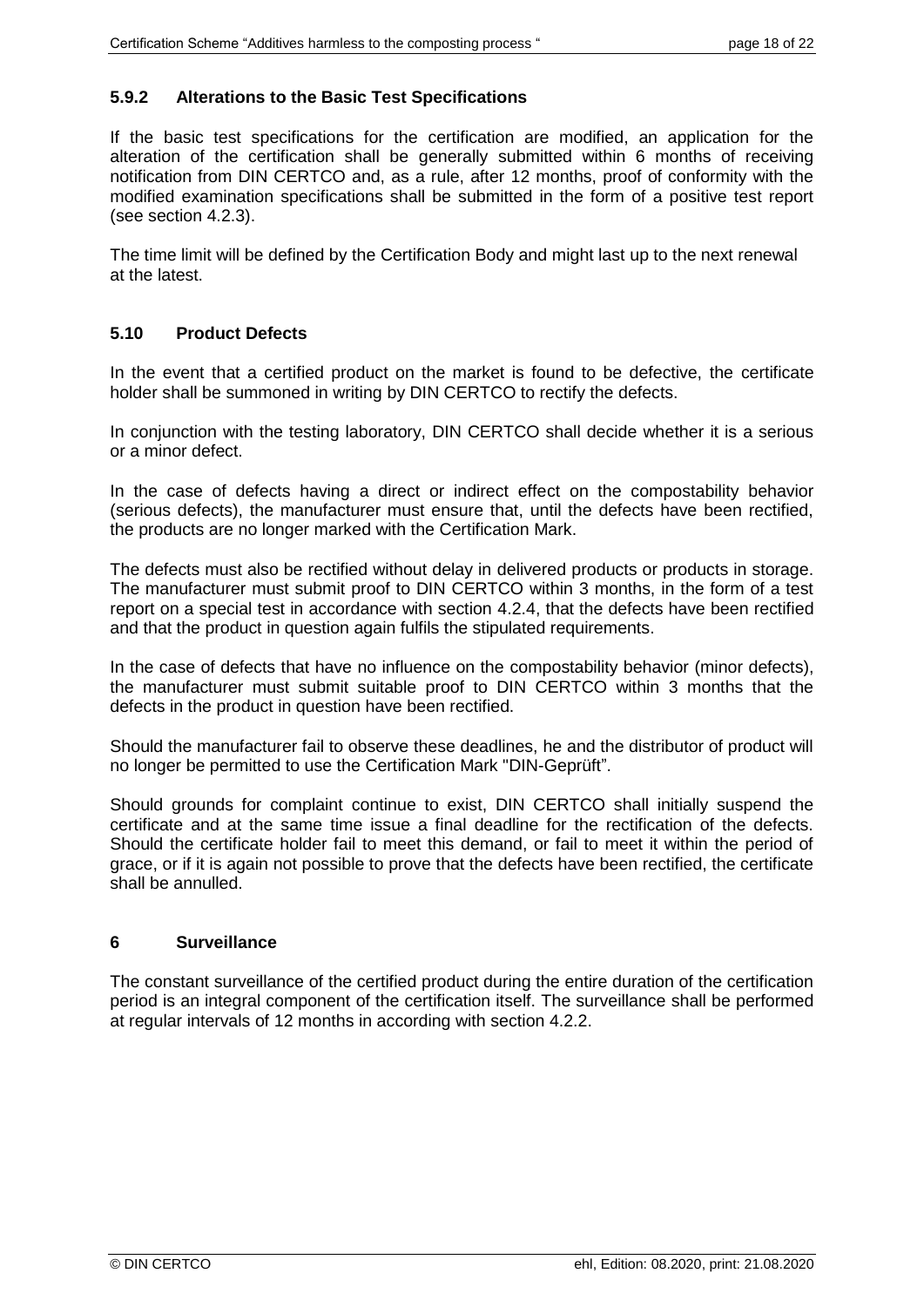# **Annexe A Testing**

# **A 1 Chemical Characterization**

#### **A 1.1 According to DIN EN 13432, ASTM D 6400, ASTM D 6868, DIN EN 14995, NF T 51-800, ISO 17088, ISO 18606, AS 4736 or AS 5810**

Chemical characterization is carried out according to DIN EN 13432 (see table A1)..

# **Table A1 Maximum element content as listed in Table 1 of DIN EN 13432 (80 %) and Table 1 NF T 51-800 (80 %).**

| <b>Element</b> | mg/kg dry product       |
|----------------|-------------------------|
| Zn             | 120                     |
| Cu             | 40                      |
| Ni             | 20                      |
| Cd             | 0.4                     |
| Pb             | 40                      |
| Hg             | 0.4                     |
| Cr             | 40                      |
| Mo             | 0.8                     |
| Se             | 0.6                     |
| As             | $\overline{\mathbf{4}}$ |
| F              | 80                      |
| $Co*$          | 30,4                    |

\* Only layed down in NF T 51-800.

# **A 2 Ecotoxicity testing**

# **A 2.1 According to DIN EN 13432, ASTM D 6400, ASTM D 6868, DIN EN 14995, NF T 51-800, ISO 17088, ISO 18606**

The test of ecological toxicity must be performed in accordance with the requirements of DIN EN 13432, section 8, A.4 und E in conjunction with OECD 208 with a plant growth ecotoxicity test with two plant species. Corresponding to DIN EN 13432 testing shall be carried out by adding 10 % of the final product based on the quantity of compost used.

# **A 2.2 According to AS 4736, AS 5810 and DIN EN 17033**

The ecotoxicity test has to be carried out according to section A 2.1 in correspondence to the requirements of DIN EN 13432 in conjunction with OECD 208.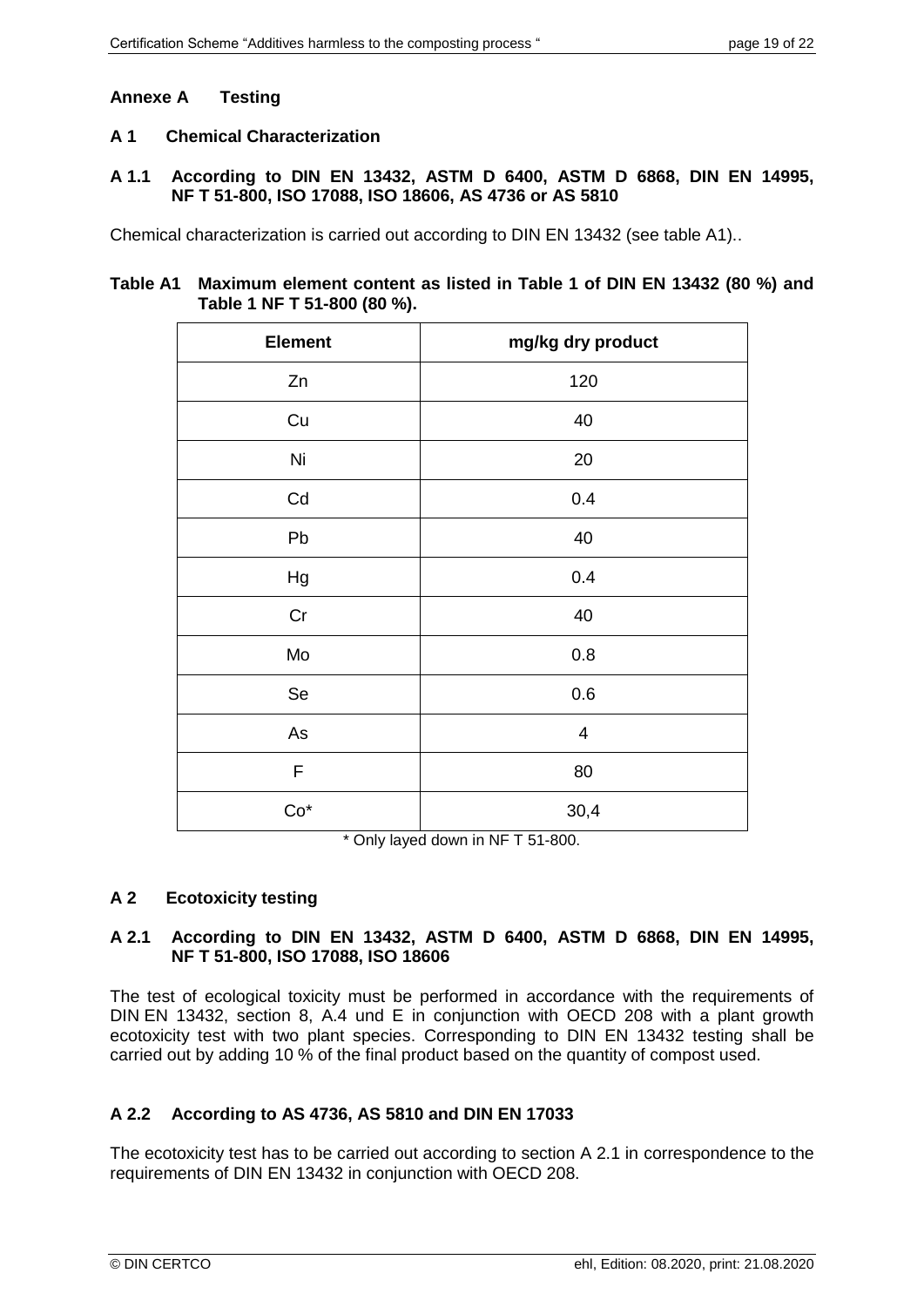Additionally, a 14-days toxicity test with the worm species *Eisenia Fetida* according to section A1 of the ASTM E 1676 is required. Corresponding to DIN EN 13432 testing shall be carried out by adding 10 % of the final product based on the quantity of compost used.

For DIN EN 17033 testing is required according to DIN EN ISO 11268-1 or DIN EN ISO 11268-2.

*Note: DIN EN 17033 asks for DIN EN ISO 11268-1 or DIN EN ISO 11268-2 for Earthworm toxicity testing. Alternatively, conformity can be shown according to AS 4736 or AS 5810 in accordance with this certification scheme, respectively.*

# **A 2.3 Nitrification inhibition test with soil microorganisms**

The nitrite formation in soil exposed to the test material shall be more than 80 % of those from the corresponding blank soil not exposed to the test material.

The effects of materials on the microbial nitrification activity in soil shall be determined with the following method with the modifications specified in Annex E of DIN EN 17033:

 $-$  ISO 15685 Soil quality -- Determination of potential nitrification and inhibition of nitrification -- Rapid test by ammonium oxidation

# **A 3 Additional information regarding the performance of the ecotoxicity testing**

#### The required sample quantity is determined based on the following assumptions:

The test substance is added to the compostable sample at 10 % of mass (including the maximum quantity of the additive to be tested) in accordance with the requirements of DIN EN 13432 in conjunction with OECD 208.

# Assumptions:

- After composting and sieving < 10 mm, approximately 35 % of the compost will remain. The pigments do not biodegrade.
- The additive does not biodegrade.
- After disintegration, 10 % of the degradable quantity of the product sample remains in sieve fraction < 10 mm.
- 5 additives at 1 % of mass should be tested

# Underlying formula:

$$
m_{_{WA}}+m_{_{ZA}}=0,1\!\cdot\! m_{_{KA}}
$$

$$
m_{_{ZA}}=n_{_Z}\cdot p_{_Z}\cdot m_{_{WA}}\cdot 0.1
$$

 $m_{\text{gesE}} = m_{\text{KE}} + m_{\text{WE}} + m_{\text{ZE}}$ 

$$
p_{zP}=\frac{m_{zE}}{m_{\text{gesE}}}\cdot\frac{1}{n_z}\cdot 100~\%
$$

where:

 $m_{kA}$  – Quantity of compost prior to composting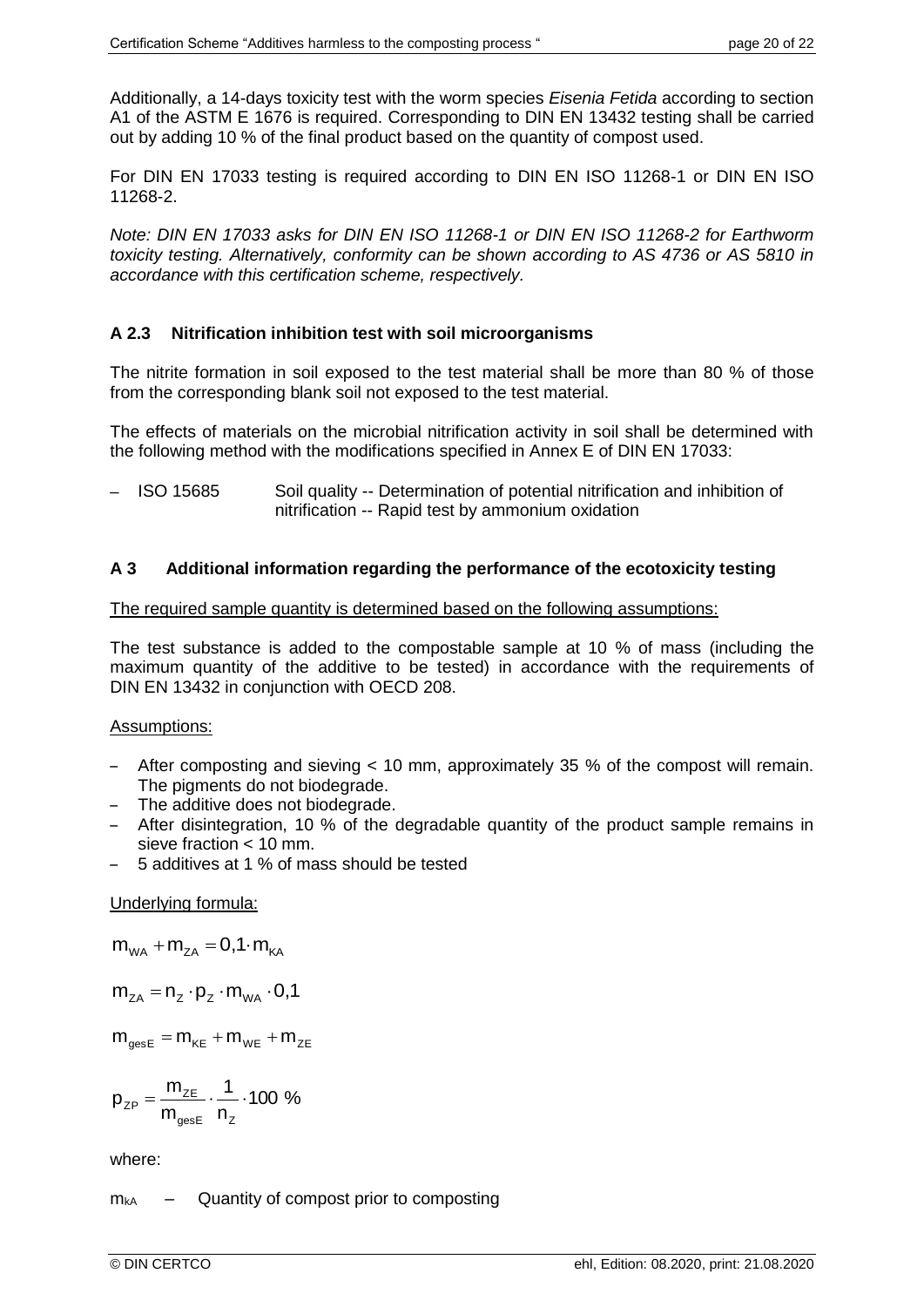- $m_{WA}$  Quantity of material prior to composting
- $m_{ZA}$  Quantity of additive prior to composting
- $m_{\text{qesA}}$  Total quantity prior to composting
- $m_{KE}$  Quantity of compost after composting and sieving
- $m<sub>WE</sub>$  Quantity of material after composting and sieving
- $m_{ZE}$  Quantity of additive after composting and sieving  $m_{\text{gesE}}$  Total quantity after composting
- $m_{\text{gesE}}$  Total quantity after composting
- $n_z$  Number of additives tested
- $p_Z$  Percentage of additive tested
- $p_{ZP}$  Percentage of additive tested in  $m_{qesE}$

Example calculation:

100 kg compost <u>composting and sieving<10 mm: 35% remains (experience)</u>  $\rightarrow$  35 kg compost

10 kg product sample  $\leftarrow^{\text{made of}}$  9.5 kg compostable material + 0.5 kg additives

9.5 kg compostable material <u>Compostingandsieving<10mm:10%remains (DINEN13432)</u> 0.95 kg compostable material

0.5 kg additives to be tested  $-$  composting and sieving  $10\,\mathrm{mm}\,100\%$  remains  $\rightarrow$  0.5 kg additives to be tested

Result:  $m_{\text{gesE}} = 36.45$  kg

Under the conditions given, the required quantity for each additive is as follows:

 $P_{ZP}=0.274\%$ 

# **A 3.1 Testing for non-biodegradable additives**

The test of ecological toxicity must be performed in accordance with the requirements of DIN EN 13432 in conjunction with OECD 208 or rather ASTM E 1676. Testing shall be carried out by adding 10 % of the final product based on the quantity of compost used.

# **A 3.2 Testing for inks, masterbatches and biodegradable additives**

The pigments including contained solvent are mixed with sand and undergo a drying process to simulate the printing process.

The sand is mixed with finished compost, which consists of < 10 mm sieve fraction of fresh, pre-treated bio waste (municipal waste) that has undergone aerobic composting for more than 12 weeks.

A simplified, shortened composting process is completed over 7 days at 58 °C followed by a 3-day stabilisation phase at ambient temperature. The use of one approach is sufficient.

The further testing is performed in accordance with the requirements of DIN EN 13432 in conjunction with OECD 208 or rather ASTM E 1676.